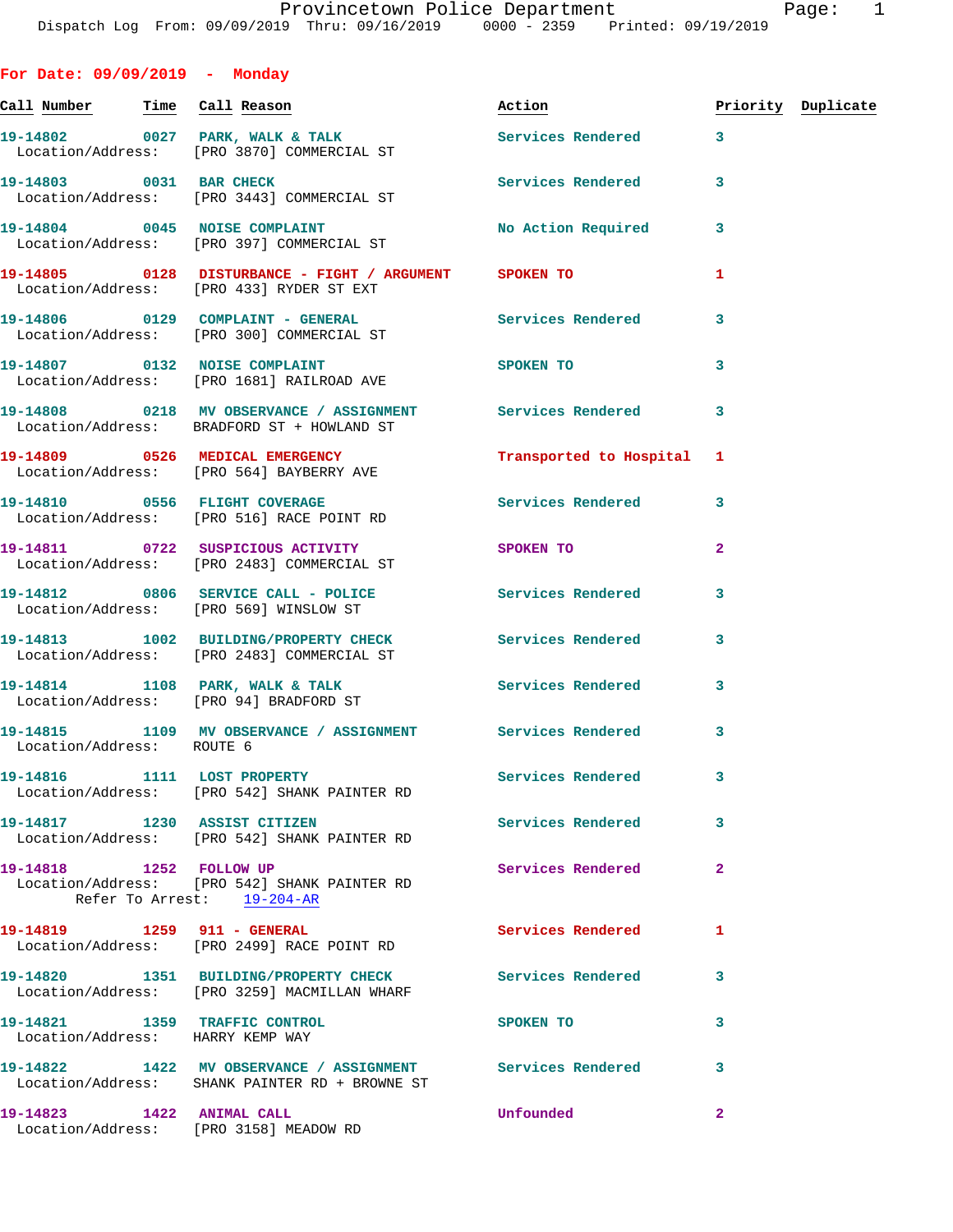**19-14824 1424 ANIMAL CALL SPOKEN TO 2**  Location/Address: BRADFORD ST **19-14825 1450 SERVICE CALL - POLICE Services Rendered 3**  Location/Address: [PRO 488] MAYFLOWER ST **19-14828 1455 LOST PROPERTY Services Rendered 3**  Location/Address: [PRO 3296] SHANK PAINTER RD **19-14826 1459 PARKING COMPLAINT Services Rendered 3**  Location/Address: [PRO 75] CAPTAIN BERTIES WAY **19-14827 1501 PARKING COMPLAINT VERBAL WARNING 3**  Location/Address: [PRO 75] CAPTAIN BERTIES WAY **19-14829 1516 MEDICAL EMERGENCY Transported to Hospital 1**  Location/Address: [PRO 440] HARRY KEMP WAY **19-14832 1615 ANIMAL CALL Referred to Other Agenc 2**  Location/Address: [PRO 3091] OLD ANN PAGE WAY **19-14831 1620 MV OBSERVANCE / ASSIGNMENT Services Rendered 3**  Location/Address: [PRO 3440] ROUTE 6 **19-14833 1624 MV STOP VERBAL WARNING 3**  Location/Address: ROUTE 6 + SNAIL RD 19-14851 1700 LOST PROPERTY **1999 Services Rendered** 3 Location/Address: [PRO 542] SHANK PAINTER RD **19-14834 1707 HAZARDS Referred to Other Agenc 2**  Location/Address: ATKINS MAYO RD **19-14835 1726 NOISE COMPLAINT SPOKEN TO 3**  Location/Address: [PRO 352] COMMERCIAL ST 19-14836 1741 PARK, WALK & TALK **Services Rendered** 3 Location: [PRO 3431] LOPES SQUARE **19-14838 1832 MEDICAL EMERGENCY PATIENT REFUSAL 1**  Location/Address: JEROME SMITH RD **19-14839 1843 MV COMPLAINT SPOKEN TO** 2 Location/Address: [PRO 356] COMMERCIAL ST **19-14840 1856 MV OBSERVANCE / ASSIGNMENT VERBAL WARNING 3**  Location/Address: [PRO 2521] ROUTE 6 **19-14841 1926 MV STOP VERBAL WARNING 3**  Location/Address: [PRO 2513] ROUTE 6 **19-14843 1958 MV OBSERVANCE / ASSIGNMENT Services Rendered 3**  Location/Address: BRADFORD ST + HOWLAND ST **19-14844 1959 MV STOP VERBAL WARNING 3**  Location/Address: HANCOCK ST + BRADFORD ST **19-14845 2007 MV STOP VERBAL WARNING 3**  Location/Address: HANCOCK ST + BRADFORD ST **19-14847 2044 BUILDING/PROPERTY CHECK BLDG/PROP Checked/Secur 3**  Location/Address: [PRO 1952] COMMERCIAL ST **19-14849 2133 BUILDING/PROPERTY CHECK BLDG/PROP Checked/Secur 3**  Location/Address: MASONIC PL **19-14848 2136 BUILDING/PROPERTY CHECK Services Rendered 3**  Location/Address: [PRO 2898] JEROME SMITH RD **19-14850 2136 MV STOP VERBAL WARNING 3**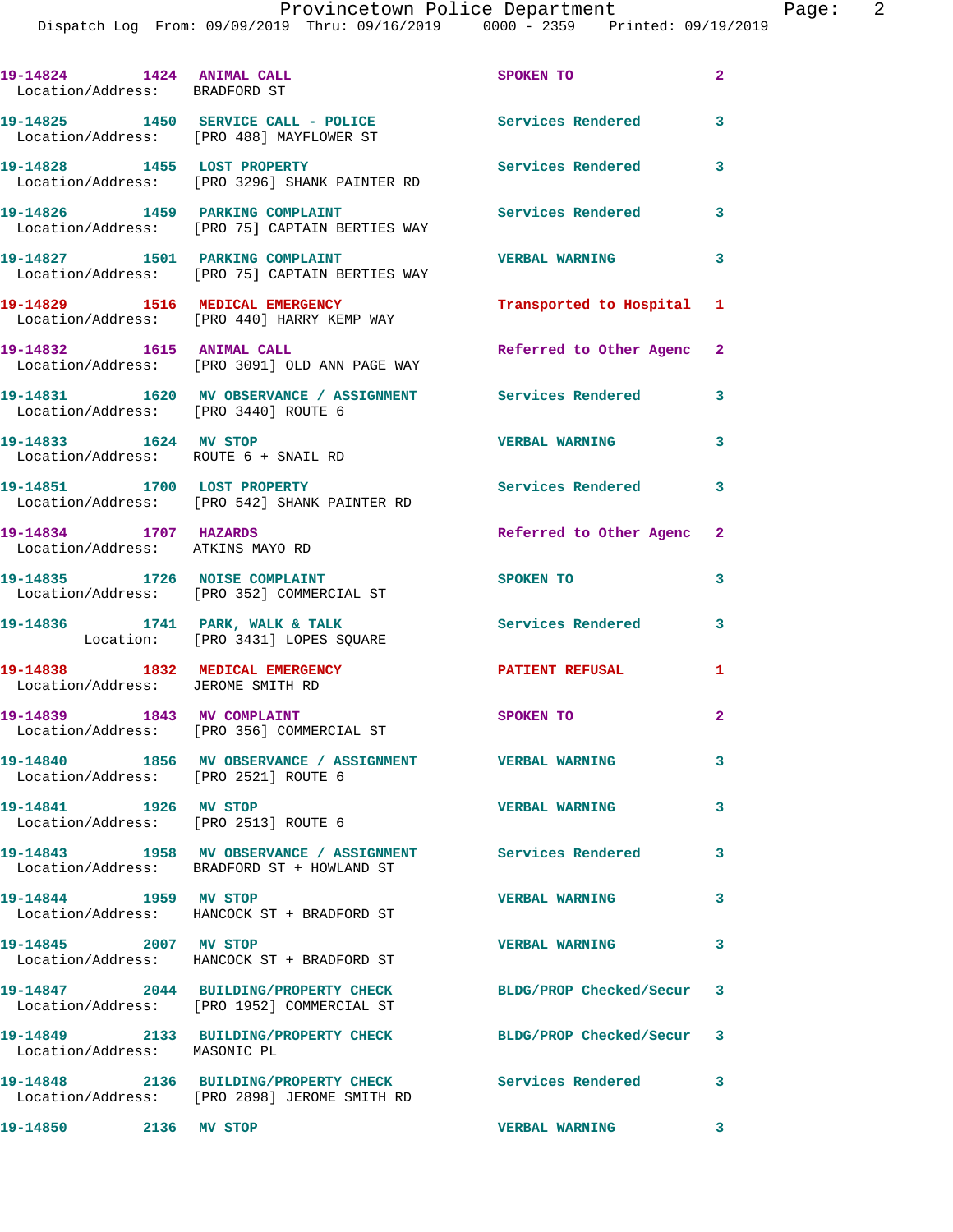|                                                       | Provincetown Police Department<br>Dispatch Log From: 09/09/2019 Thru: 09/16/2019 0000 - 2359 Printed: 09/19/2019 |                           |                         | Page: | $\overline{3}$ |
|-------------------------------------------------------|------------------------------------------------------------------------------------------------------------------|---------------------------|-------------------------|-------|----------------|
| Location/Address: [PRO 2479] ROUTE 6                  |                                                                                                                  |                           |                         |       |                |
| 19-14852 2212 MV STOP                                 | Location/Address: [PRO 2520] PRINCE ST                                                                           | VERBAL WARNING 3          |                         |       |                |
| 19-14854 2218 MV STOP                                 | Location/Address: JEROME SMITH RD + SHANK PAINTER RD                                                             | <b>VERBAL WARNING</b>     | 3                       |       |                |
|                                                       | 19-14853 2223 BUILDING/PROPERTY CHECK<br>Location/Address: [PRO 517] RACE POINT RD                               | BLDG/PROP Checked/Secur 3 |                         |       |                |
|                                                       | 19-14855 2237 BUILDING/PROPERTY CHECK BLDG/PROP Checked/Secur 3<br>Location/Address: [PRO 516] RACE POINT RD     |                           |                         |       |                |
| 19-14856 2322 MV STOP                                 | Location/Address: ROUTE 6 + SHANK PAINTER RD                                                                     | Citation / Warning Issu 3 |                         |       |                |
| Location/Address: [PRO 413] CONWELL ST                | 19-14857 2340 MV STOP                                                                                            | <b>VERBAL WARNING</b>     | 3                       |       |                |
| For Date: $09/10/2019$ - Tuesday                      |                                                                                                                  |                           |                         |       |                |
| 19-14858 0039 MV STOP<br>Location/Address: CONWELL ST |                                                                                                                  | <b>VERBAL WARNING</b>     | $\mathbf{3}$            |       |                |
|                                                       | 19-14859 0103 BUILDING/PROPERTY CHECK Services Rendered<br>Location/Address: [PRO 3259] MACMILLAN WHARF          |                           | 3                       |       |                |
| Location/Address: BROWNE ST                           | 19-14860 0110 MEDICAL EMERGENCY                                                                                  | Transported to Hospital 1 |                         |       |                |
| Location/Address: [PRO 94] BRADFORD ST                | 19-14862 0138 MV OBSERVANCE / ASSIGNMENT Services Rendered                                                       |                           | 3                       |       |                |
|                                                       | 19-14863 0150 MV OBSERVANCE / ASSIGNMENT Services Rendered 3<br>Location/Address: [PRO 1511] BRADFORD ST         |                           |                         |       |                |
|                                                       | 19-14864 0212 BUILDING/PROPERTY CHECK<br>Location/Address: [PRO 447] JEROME SMITH RD                             | BLDG/PROP Checked/Secur 3 |                         |       |                |
|                                                       | 19-14865 0239 BUILDING/PROPERTY CHECK Services Rendered 3<br>Location/Address: [PRO 537] SHANK PAINTER RD        |                           |                         |       |                |
| Location/Address: [PRO 3440] ROUTE 6                  | 19-14866 60254 MV OBSERVANCE / ASSIGNMENT Services Rendered                                                      |                           | $\mathbf{3}$            |       |                |
|                                                       | 19-14867 0353 BUILDING/PROPERTY CHECK<br>Location/Address: [PRO 530] SHANK PAINTER RD                            | BLDG/PROP Checked/Secur 3 |                         |       |                |
|                                                       | 19-14868 0406 BUILDING/PROPERTY CHECK BLDG/PROP Checked/Secur 3<br>Location/Address: [PRO 1778] SHANK PAINTER RD |                           |                         |       |                |
|                                                       | 19-14869 0408 BUILDING/PROPERTY CHECK<br>Location/Address: [PRO 545] SHANK PAINTER RD                            | BLDG/PROP Checked/Secur 3 |                         |       |                |
|                                                       | 19-14870 0457 SUSPICIOUS ACTIVITY<br>Location/Address: [PRO 752] BRADFORD ST                                     | BLDG/PROP Checked/Secur 2 |                         |       |                |
|                                                       | 19-14871 0531 BUILDING/PROPERTY CHECK Services Rendered<br>Location/Address: [PRO 2206] PILGRIMS LANDING         |                           | $\overline{\mathbf{3}}$ |       |                |
|                                                       | 19-14872 0537 MV OBSERVANCE / ASSIGNMENT Services Rendered<br>Location/Address: ROUTE 6 + SHANK PAINTER RD       |                           | 3                       |       |                |
|                                                       | 19-14874 0545 ALARM - FIRE<br>Location/Address: [PRO 3201] MONTELLO ST                                           | False Alarm               | $\mathbf{1}$            |       |                |
| Location/Address: [PRO 3672] ROUTE 6                  | 19-14873 0547 MV OBSERVANCE / ASSIGNMENT Services Rendered                                                       |                           | 3                       |       |                |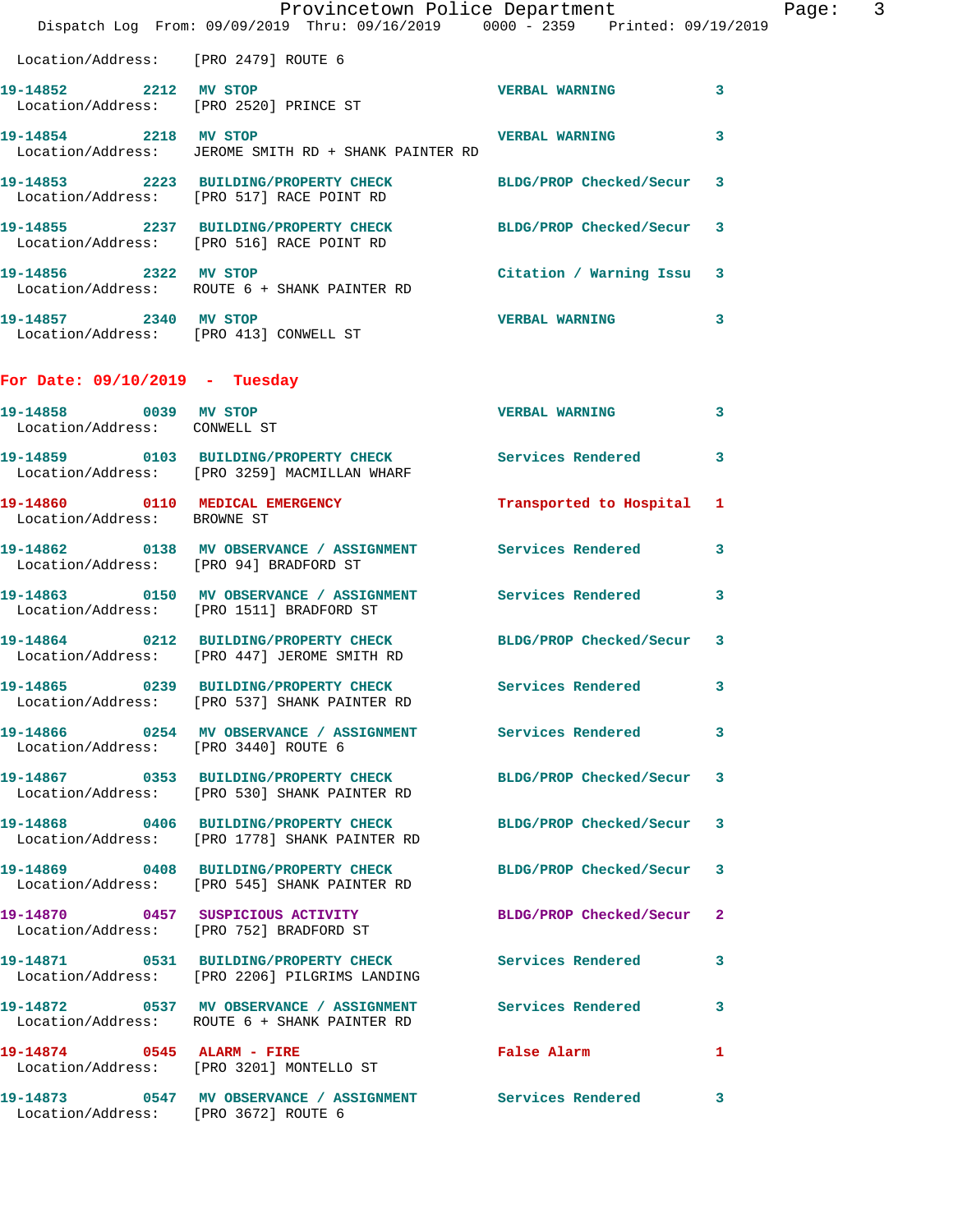|                                      | Provincetown Police Department<br>Dispatch Log From: 09/09/2019 Thru: 09/16/2019   0000 - 2359   Printed: 09/19/2019 |                             |              | Page:  4     |  |
|--------------------------------------|----------------------------------------------------------------------------------------------------------------------|-----------------------------|--------------|--------------|--|
|                                      | 19-14875 0606 FLIGHT COVERAGE Services Rendered 3                                                                    |                             |              |              |  |
|                                      | Location/Address: [PRO 516] RACE POINT RD                                                                            |                             |              |              |  |
| Location/Address: HARRY KEMP WAY     | 19-14876 0714 HAZARDS<br>Location/Address: HARRY KEMP WAY                                                            | Removed Hazard 2            |              |              |  |
|                                      | 19-14877 0808 SERVICE CALL - POLICE Services Rendered 3<br>Location/Address: [PRO 542] SHANK PAINTER RD              |                             |              |              |  |
|                                      | 19-14879 0934 LOST PROPERTY Services Rendered 3<br>Location/Address: [PRO 542] SHANK PAINTER RD                      |                             |              |              |  |
|                                      | 19-14880 0943 LARCENY / FORGERY / FRAUD SPOKEN TO 2<br>Location/Address: [PRO 1231] COMMERCIAL ST                    |                             |              | $\mathbf{1}$ |  |
|                                      | 19-14881 1036 MV STOP 1999 100 Citation / Warning Issu<br>Location: [TRU] CITGO STATION                              |                             |              |              |  |
|                                      | 19-14882 1046 LOST PROPERTY 10 Services Rendered 3<br>Location/Address: [PRO 3296] SHANK PAINTER RD                  |                             |              |              |  |
|                                      | 19-14883 1106 MV COLLISION<br>Location/Address: [PRO 2849] COMMERCIAL ST                                             | SPOKEN TO AND THE SPOKEN TO | $\mathbf{1}$ |              |  |
|                                      | 19-14884 1130 PARK, WALK & TALK 1992 Services Rendered 3<br>Location/Address: COMMERCIAL ST + CENTRAL ST             |                             |              |              |  |
|                                      | 19-14885 1138 HARASSMENT / THREATS SPOKEN TO<br>Location/Address: [PRO 175] COMMERCIAL ST                            |                             | $\mathbf{2}$ |              |  |
|                                      | -<br>19-14886 1153 PARK, WALK & TALK 1988 Services Rendered 13<br>Location/Address: [PRO 3296] SHANK PAINTER RD      |                             |              |              |  |
| Location/Address: BREWSTER ST        | 19-14887 1231 PARKING COMPLAINT No Action Required 3                                                                 |                             |              |              |  |
| Location/Address: ROUTE 6 + SNAIL RD | 19-14888 1336 MV OBSERVANCE / ASSIGNMENT Services Rendered 3                                                         |                             |              |              |  |
|                                      | 19-14889 1403 DISTURBANCE - FIGHT / ARGUMENT No Action Required 1<br>Location: [PRO 3431] LOPES SQUARE               |                             |              |              |  |
|                                      | 19-14890 1445 HAZARDS<br>Location/Address: [PRO 269] COMMERCIAL ST                                                   | Referred to Other Agenc 2   |              |              |  |
|                                      | 19-14891 1500 SERVICE CALL - POLICE 3 Services Rendered 3<br>Location/Address: [PRO 569] WINSLOW ST                  |                             |              |              |  |
|                                      | 19-14892 1500 ASSIST CITIZEN<br>Location/Address: [PRO 356] COMMERCIAL ST                                            | Services Rendered 3         |              |              |  |
|                                      | 19-14894 1637 PARK, WALK & TALK<br>Location/Address: [PRO 105] COMMERCIAL ST                                         | Services Rendered 3         |              |              |  |
|                                      | 19-14895 1700 PARKING COMPLAINT<br>Location/Address: [PRO 3456] RYDER ST EXT                                         | Citation / Warning Issu 3   |              |              |  |
|                                      | 19-14897 1758 MEDICAL EMERGENCY PATIENT REFUSAL<br>Location/Address: [PRO 75] CAPTAIN BERTIES WAY                    |                             | 1            |              |  |
| Location/Address: BRADFORD ST        | 19-14901 1912 MV OBSERVANCE / ASSIGNMENT Services Rendered 3                                                         |                             |              |              |  |
| Location/Address: JEROME SMITH RD    | 19-14902 1958 MEDICAL EMERGENCY                                                                                      | Transported to Hospital 1   |              |              |  |
|                                      | 19-14904 2121 MEDICAL EMERGENCY<br>Location/Address: [PRO 547] COMMERCIAL ST                                         | Transported to Hospital 1   |              |              |  |
|                                      | 19-14906 2236 MV STOP<br>Location/Address: [PRO 3276] COMMERCIAL ST                                                  | <b>VERBAL WARNING</b>       | $\mathbf{3}$ |              |  |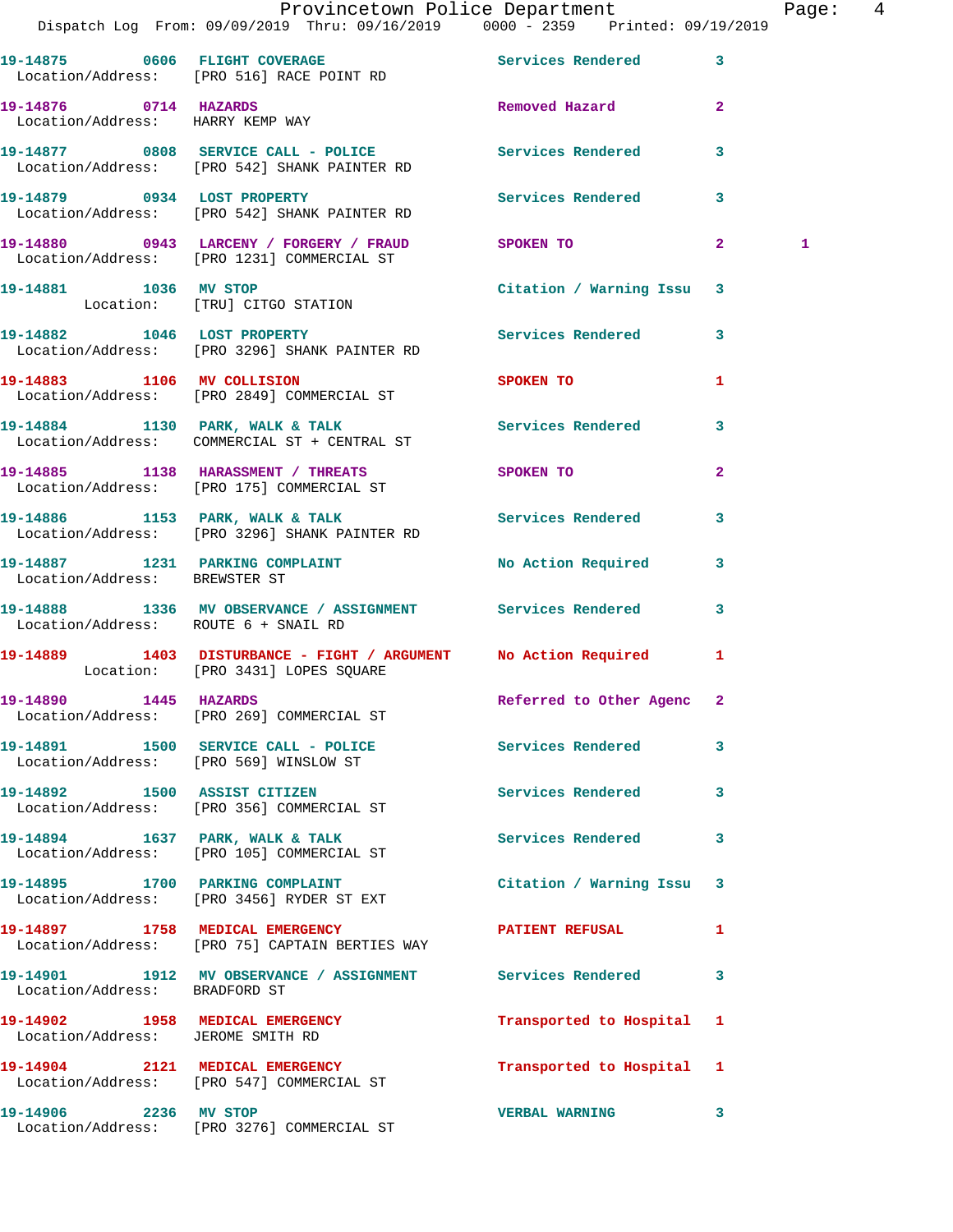**19-14907 2346 MEDICAL EMERGENCY Transported to Hospital 1**  Location/Address: [PRO 1080] PLEASANT ST **For Date: 09/11/2019 - Wednesday 19-14908 0021 MV OBSERVANCE / ASSIGNMENT Services Rendered 3**  Location/Address: [PRO 2494] BRADFORD ST **19-14909 0022 MV STOP VERBAL WARNING 3**  Location/Address: BRADFORD ST + KENDALL LN **19-14910 0025 BUILDING/PROPERTY CHECK Services Rendered 3**  Location/Address: [PRO 3259] MACMILLAN WHARF 19-14912 0051 BAR CHECK Services Rendered 3 Location/Address: [PRO 399] COMMERCIAL ST **19-14913 0053 BAR CHECK Services Rendered 3**  Location/Address: [PRO 3443] COMMERCIAL ST **19-14914 0059 BAR CHECK Services Rendered 3**  Location/Address: [PRO 3432] COMMERCIAL ST **19-14915 0107 MV OBSERVANCE / ASSIGNMENT Services Rendered 3**  Location/Address: BRADFORD ST + RYDER ST **19-14916 0111 CROWDS/OVERCROWDING Services Rendered 2**  Location/Address: [PRO 105] COMMERCIAL ST **19-14917 0127 NOISE COMPLAINT SPOKEN TO 3**  Location/Address: [PRO 2968] COMMERCIAL ST **19-14918 0146 MV OBSERVANCE / ASSIGNMENT Services Rendered 3**  Location/Address: BRADFORD ST + RYDER ST **19-14919 0226 NOISE COMPLAINT SPOKEN TO 3**  Location/Address: COMMERCIAL ST **19-14920 0349 BUILDING/PROPERTY CHECK Services Rendered 3** 

**19-14921 0440 BUILDING/PROPERTY CHECK Services Rendered 3**  Location/Address: [PRO 3259] MACMILLAN WHARF

Location/Address: [PRO 521] ROUTE 6

**19-14925 0557 MV OBSERVANCE / ASSIGNMENT Services Rendered 3**  Location/Address: ROUTE 6

**19-14926 0602 BUILDING/PROPERTY CHECK Services Rendered 3**  Location/Address: [PRO 2490] PROVINCELANDS RD

**19-14922 0615 FLIGHT COVERAGE Services Rendered 3**  Location/Address: [PRO 516] RACE POINT RD

**19-14927 0708 HARASSMENT / THREATS Services Rendered 2**  Location/Address: [PRO 542] SHANK PAINTER RD

**19-14928 0753 BUILDING/PROPERTY CHECK Services Rendered 3**  Location/Address: [PRO 2977] COMMERCIAL ST

**19-14929 0809 AT SCHOOL Services Rendered 3**  Location/Address: [PRO 569] WINSLOW ST

**19-14930 0819 BUILDING/PROPERTY CHECK Services Rendered 3**  Location/Address: [PRO 2483] COMMERCIAL ST

**19-14931 0828 MV OBSERVANCE / ASSIGNMENT Services Rendered 3**  Location/Address: COMMERCIAL ST + PROVINCELANDS RD

**19-14932 0839 MV COMPLAINT VERBAL WARNING 2**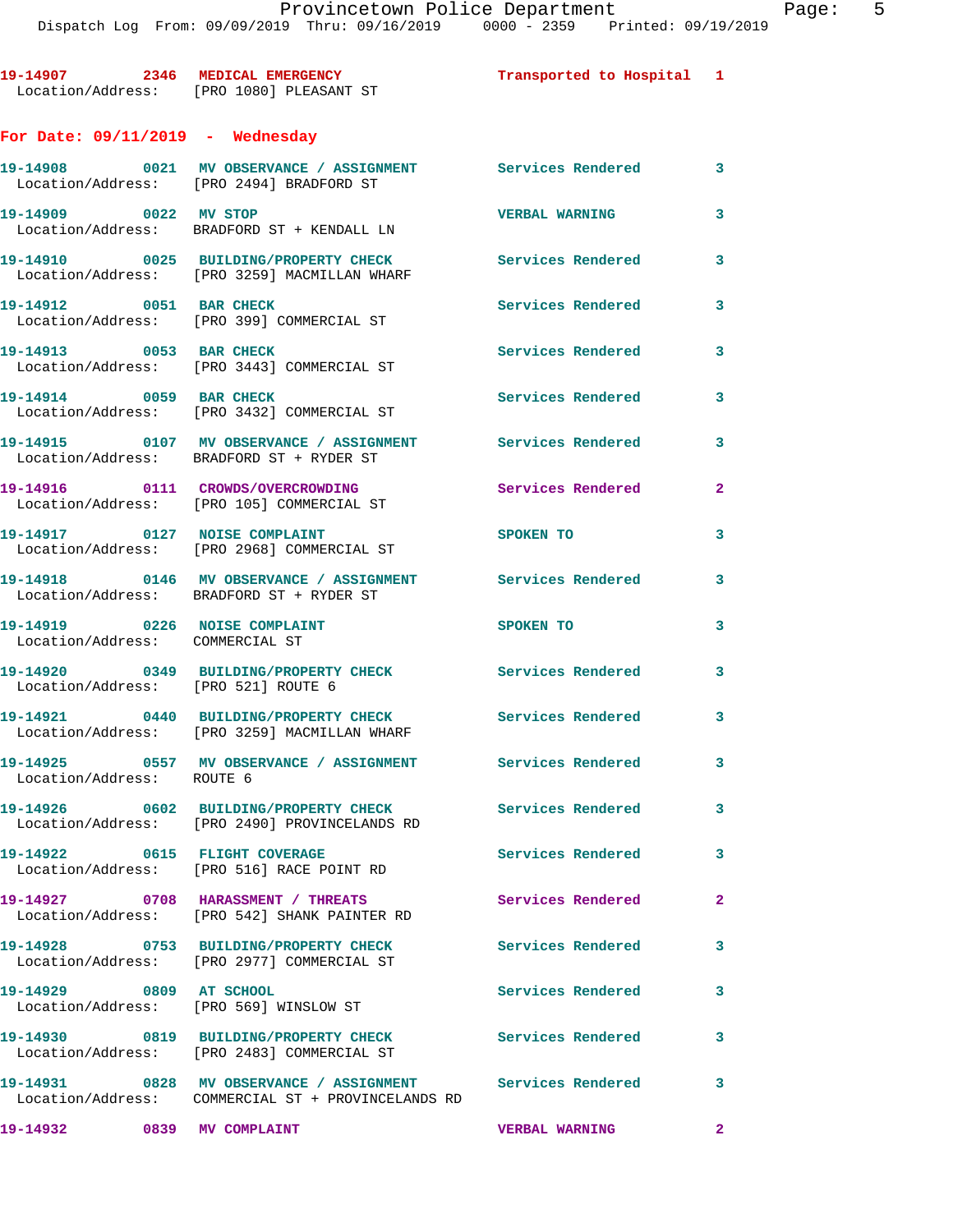|                                                    | Provincetown Police Department<br>Dispatch Log From: 09/09/2019 Thru: 09/16/2019 0000 - 2359 Printed: 09/19/2019 |                           |                |
|----------------------------------------------------|------------------------------------------------------------------------------------------------------------------|---------------------------|----------------|
|                                                    | Location/Address: [PRO 530] SHANK PAINTER RD                                                                     |                           |                |
|                                                    | 19-14933 0918 LARCENY / FORGERY / FRAUD Services Rendered<br>Location/Address: [PRO 1616] BANGS ST               |                           | $\mathbf{2}$   |
| 19-14934 0929 LOST WALLET                          | Location/Address: [PRO 542] SHANK PAINTER RD                                                                     | <b>Services Rendered</b>  | 3              |
|                                                    | 19-14935 0946 PROPERTY DAMAGE<br>Location/Address: [PRO 617] BRADFORD ST                                         | <b>Services Rendered</b>  | 3              |
|                                                    | 19-14936 0950 LOST MA LICENSE<br>Location/Address: [PRO 542] SHANK PAINTER RD                                    | <b>Services Rendered</b>  | 3              |
| 19-14937 1037 TRESPASS                             | Location/Address: [PRO 518] RACE POINT RD                                                                        | Services Rendered         | $\overline{a}$ |
|                                                    | 19-14938 1113 MEDICAL EMERGENCY<br>Location/Address: [PRO 442] HARRY KEMP WAY                                    | Transported to Hospital   | 1              |
| 19-14940 1211 MV COMPLAINT                         | Location/Address: [PRO 2521] ROUTE 6                                                                             | Referred to Other Agenc   | $\mathbf{2}$   |
|                                                    | 19-14941 1245 MEDICAL EMERGENCY<br>Location/Address: [PRO 781] CAPTAIN BERTIES WAY                               | <b>PATIENT REFUSAL</b>    | 1              |
|                                                    | 19-14943 1503 SERVICE CALL - POLICE 2010 Services Rendered<br>Location/Address: [PRO 569] WINSLOW ST             |                           | 3              |
|                                                    | 19-14944 1516 BIKE - GENERAL<br>Location/Address: [PRO 2481] TREMONT ST                                          | Services Rendered         | 2              |
| 19-14945 1547 MV STOP                              | Location/Address: [PRO 31] BRADFORD ST                                                                           | <b>VERBAL WARNING</b>     | 3              |
|                                                    | 19-14946 1615 HARASSMENT / THREATS<br>Location/Address: [PRO 395] COMMERCIAL ST                                  | Services Rendered         | 2              |
|                                                    | 19-14948 1738 BUILDING/PROPERTY CHECK<br>Location/Address: [PRO 519] RACE POINT RD                               | Services Rendered         | 3              |
| 19-14949 1802 ALARM - GENERAL                      | Location/Address: [PRO 4149] COMMERCIAL ST                                                                       | False Alarm               | 1              |
|                                                    | 19-14952 2003 PARK, WALK & TALK<br>Location/Address: [PRO 105] COMMERCIAL ST                                     | <b>Services Rendered</b>  | 3              |
|                                                    | 19-14953 2010 LOST PROPERTY<br>Location/Address: [PRO 542] SHANK PAINTER RD                                      | <b>Services Rendered</b>  | 3              |
| Location/Address: ROUTE 6 + SNAIL RD               | 19-14954 2023 MV OBSERVANCE / ASSIGNMENT VERBAL WARNING                                                          |                           | 3              |
|                                                    | 19-14955 2031 LARCENY / FORGERY / FRAUD SPOKEN TO<br>Location/Address: [PRO 3296] SHANK PAINTER RD               |                           | 2              |
| 19-14956 2034 MV STOP<br>Location/Address: ROUTE 6 |                                                                                                                  | <b>VERBAL WARNING</b>     | 3              |
|                                                    | 19-14957 2121 STREET PERFORMER COMPLAINT SPOKEN TO<br>Location/Address: [PRO 185] COMMERCIAL ST                  |                           | 3              |
|                                                    | 19-14958 2216 BUILDING/PROPERTY CHECK BLDG/PROP Checked/Secur<br>Location/Address: [PRO 516] RACE POINT RD       |                           | 3              |
|                                                    | 19-14959 2252 BIKE - ACCIDENT<br>Location/Address: [PRO 2146] COMMODORE AVE                                      | Transported to Hospital 1 |                |

**For Date: 09/12/2019 - Thursday**

Page:  $6$ <br>19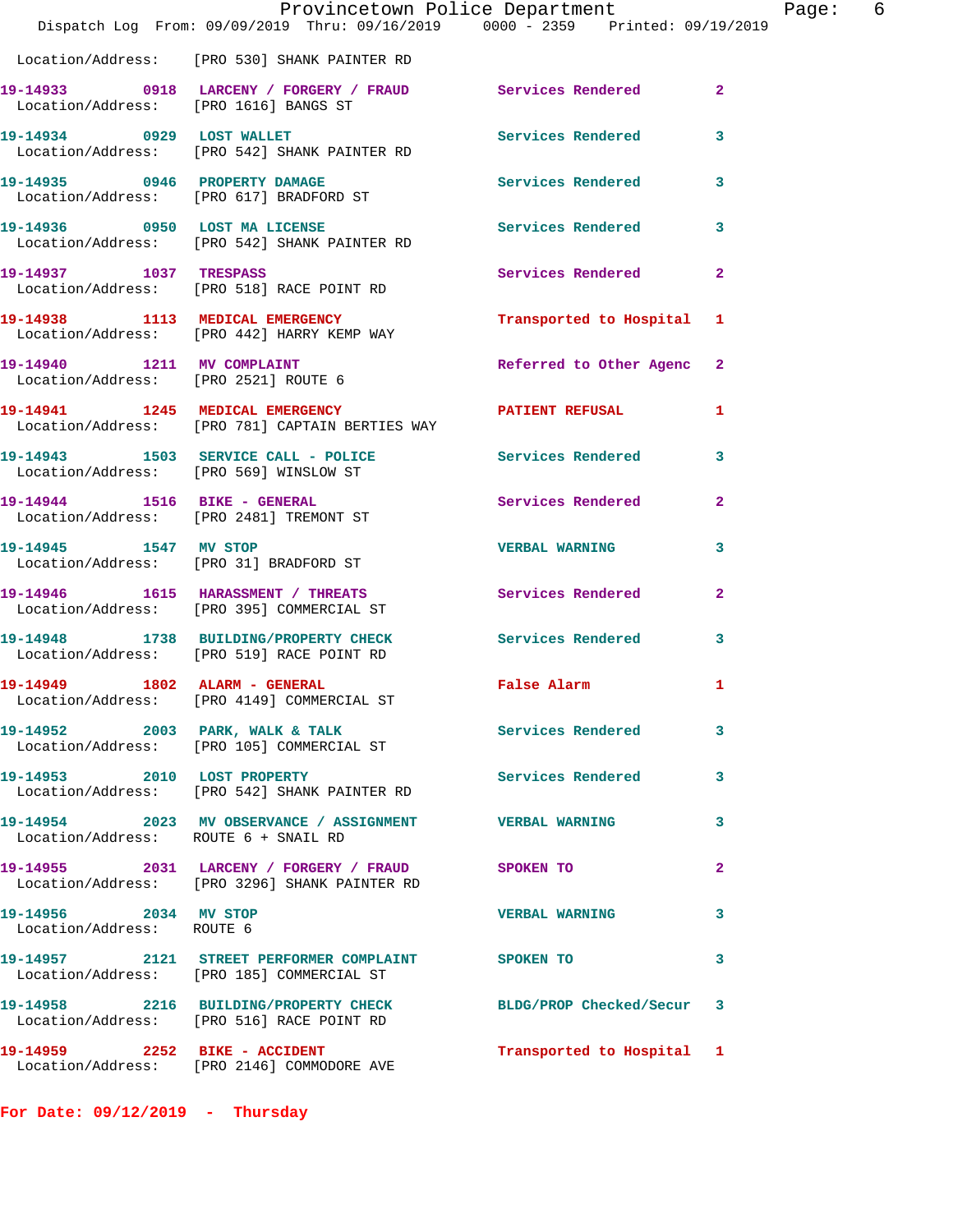|                                                                    | Provincetown Police Department<br>Dispatch Log From: 09/09/2019 Thru: 09/16/2019 0000 - 2359 Printed: 09/19/2019 |                           |              | Page: | - 7 |
|--------------------------------------------------------------------|------------------------------------------------------------------------------------------------------------------|---------------------------|--------------|-------|-----|
|                                                                    | 19-14960 0001 MV OBSERVANCE / ASSIGNMENT Services Rendered 3                                                     |                           |              |       |     |
| Location/Address: [PRO 3672] ROUTE 6                               |                                                                                                                  |                           |              |       |     |
| Location/Address: COMMERCIAL ST                                    | 19-14961 0017 NOISE COMPLAINT                                                                                    | SPOKEN TO                 | $\mathbf{3}$ |       |     |
|                                                                    | 19-14962 0033 PARK, WALK & TALK (Services Rendered 3<br>Location/Address: [PRO 3870] COMMERCIAL ST               |                           |              |       |     |
|                                                                    | 19-14963 0035 BAR CHECK BLDG/PROP Checked/Secur 3<br>Location/Address: [PRO 3443] COMMERCIAL ST                  |                           |              |       |     |
|                                                                    | 19-14964 0039 BAR CHECK<br>Location/Address: [PRO 399] COMMERCIAL ST                                             | Services Rendered 3       |              |       |     |
|                                                                    | 19-14965 0114 MV OBSERVANCE / ASSIGNMENT Services Rendered 3<br>Location/Address: BRADFORD ST + RYDER ST         |                           |              |       |     |
| 19-14967 0114 MV STOP                                              | Location/Address: MILLER HILL RD + BRADFORD ST                                                                   | <b>VERBAL WARNING</b>     | $\mathbf{3}$ |       |     |
|                                                                    | 19-14968 0143 MV STOP<br>Location/Address: [PRO 3313] STANDISH ST                                                | <b>VERBAL WARNING</b>     | 3            |       |     |
| 19-14969 0201 TRESPASS                                             | Location/Address: [PRO 2494] BRADFORD ST                                                                         | SPOKEN TO                 | $\mathbf{2}$ |       |     |
|                                                                    | 19-14970 0219 MV OBSERVANCE / ASSIGNMENT Services Rendered 3<br>Location/Address: BRADFORD ST + HOWLAND ST       |                           |              |       |     |
|                                                                    | 19-14971 0223 BUILDING/PROPERTY CHECK Services Rendered 3<br>Location/Address: [PRO 3259] MACMILLAN WHARF        |                           |              |       |     |
|                                                                    | 19-14972 0236 MV COMPLAINT<br>Location/Address: TREMONT ST + SCHOOL ST                                           | Services Rendered         | $\mathbf{2}$ |       |     |
|                                                                    | 19-14973 0249 BUILDING/PROPERTY CHECK BLDG/PROP Checked/Secur 3<br>Location/Address: [PRO 444] HIGH POLE HILL    |                           |              |       |     |
|                                                                    | 19-14974 0339 BUILDING/PROPERTY CHECK BLDG/PROP Checked/Secur 3<br>Location/Address: [PRO 440] HARRY KEMP WAY    |                           |              |       |     |
| 19-14976 0345 MEDICAL EMERGENCY<br>Location/Address: COMMERCIAL ST |                                                                                                                  | Transported to Hospital 1 |              |       |     |
|                                                                    | 19-14977 0348 FOLLOW UP<br>Location/Address: [PRO 1953] COMMERCIAL ST                                            | Services Rendered         | $\mathbf{2}$ |       |     |
|                                                                    | 19-14978 0442 BUILDING/PROPERTY CHECK Services Rendered 3<br>Location/Address: [PRO 1542] COMMERCIAL ST          |                           |              |       |     |
|                                                                    | 19-14979 0538 MEDICAL EMERGENCY<br>Location/Address: [PRO 382] COMMERCIAL ST                                     | Transported to Hospital 1 |              |       |     |
|                                                                    | 19-14980 0620 SERVICE CALL - POLICE<br>Location/Address: [PRO 516] RACE POINT RD                                 | Services Rendered 3       |              |       |     |
| Location/Address: [PRO 3222] ALDEN ST                              | 19-14981 0719 MEDICAL EMERGENCY                                                                                  | Transported to Hospital 1 |              |       |     |
|                                                                    | 19-14982 0734 SERVE WARRANT<br>Location/Address: [PRO 539] SHANK PAINTER RD<br>Refer To Arrest: 19-206-AR        | Arrest(s) Made            | 3            |       |     |
|                                                                    | 19-14983 0739 PARK, WALK & TALK<br>Location/Address: [PRO 388] COMMERCIAL ST                                     | Services Rendered         | 3            |       |     |
| 19-14984 0757 AT SCHOOL<br>Location/Address: [PRO 569] WINSLOW ST  |                                                                                                                  | Services Rendered         | 3            |       |     |
| 19-14985 0818 MEDICAL EMERGENCY                                    |                                                                                                                  | PATIENT REFUSAL 1         |              |       |     |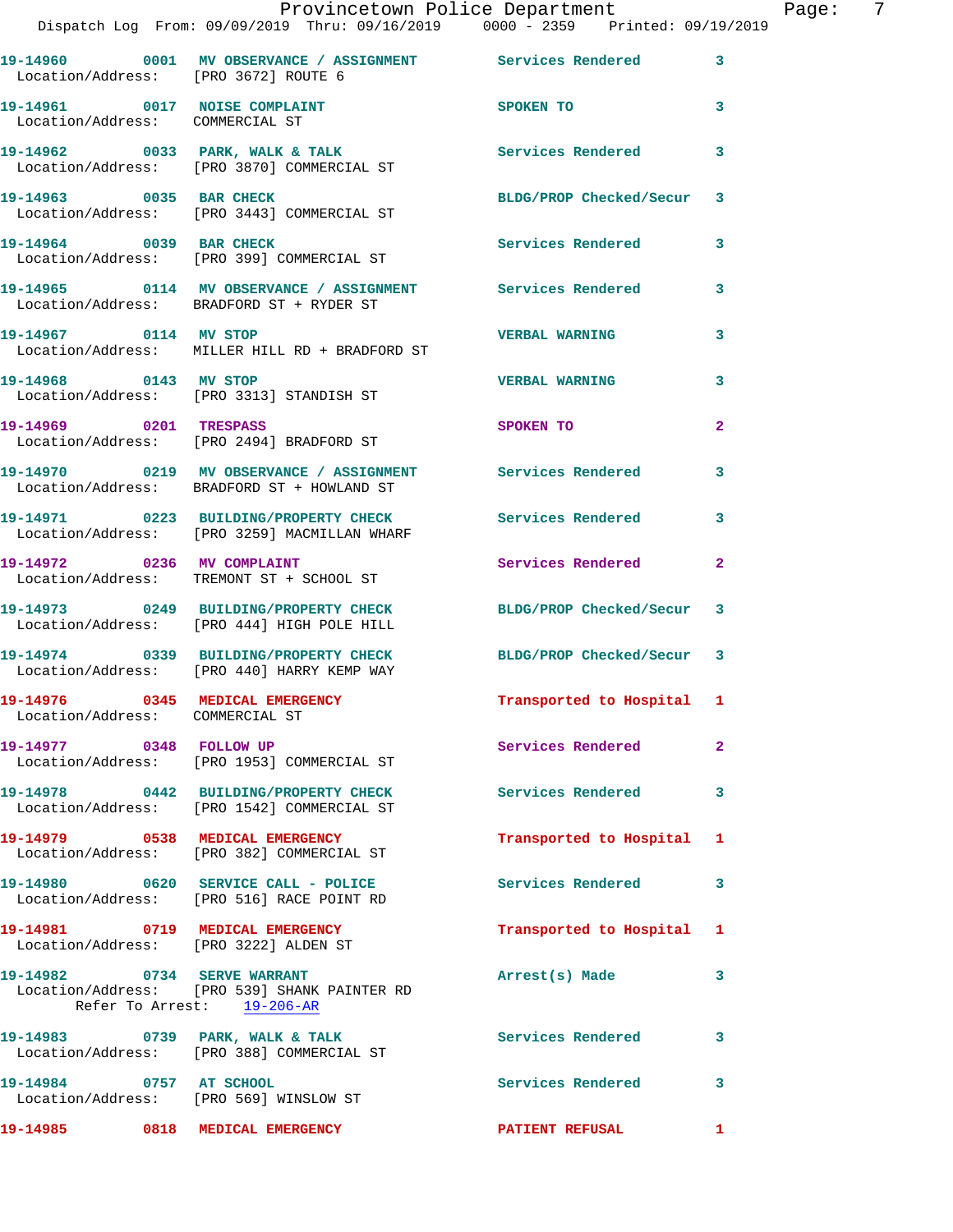|                                                              | Provincetown Police Department<br>Dispatch Log From: 09/09/2019 Thru: 09/16/2019 0000 - 2359 Printed: 09/19/2019   |                           |                |
|--------------------------------------------------------------|--------------------------------------------------------------------------------------------------------------------|---------------------------|----------------|
|                                                              | Location/Address: [PRO 1466] COMMERCIAL ST                                                                         |                           |                |
| Refer To Arrest: 19-206-AR                                   | 19-14986 6839 ESCORT / TRANSPORT 19-14986 (Ustody 3<br>Location/Address: [PRO 542] SHANK PAINTER RD                |                           |                |
|                                                              | 19-14987 0923 FOLLOW UP<br>Location/Address: [PRO 542] SHANK PAINTER RD                                            | FOLLOW UP                 | $\overline{2}$ |
| 19-14988 0943 FOLLOW UP                                      | Location/Address: [PRO 542] SHANK PAINTER RD                                                                       | FOLLOW UP                 | $\overline{a}$ |
|                                                              | 19-14989 1048 MEDICAL EMERGENCY<br>Location/Address: [PRO 440] HARRY KEMP WAY                                      | Transported to Hospital 1 |                |
|                                                              | 19-14990 1056 MV COMPLAINT<br>Location/Address: [PRO 105] COMMERCIAL ST                                            | Services Rendered         | $\overline{2}$ |
|                                                              | 19-14991 1131 BUILDING/PROPERTY CHECK BLDG/PROP Checked/Secur<br>Location/Address: [PRO 3430] COMMERCIAL ST        |                           | 3              |
| Location/Address: [PRO 2521] ROUTE 6                         | 19-14992 1132 MV OBSERVANCE / ASSIGNMENT Services Rendered                                                         |                           | 3              |
|                                                              | 19-14994 1338 MEETING<br>Location/Address: [PRO 564] BAYBERRY AVE                                                  | Services Rendered         | 3              |
|                                                              | 19-14995 1347 SERVICE CALL - POLICE COULD Not Locate<br>Location/Address: [PRO 3188] MEADOW RD                     |                           | 3              |
|                                                              | 19-14997 1417 AT SCHOOL<br>Location/Address: [PRO 569] WINSLOW ST                                                  | Services Rendered         | 3              |
| 19-14998 1500 FOLLOW UP                                      | Location/Address: [PRO 542] SHANK PAINTER RD                                                                       | <b>SPOKEN TO</b>          | $\overline{2}$ |
|                                                              | 19-14999 1501 SCHOOL<br>Location/Address: [PRO 569] WINSLOW ST                                                     | Services Rendered         | 3              |
|                                                              | 19-15000 1521 SUSPICIOUS ACTIVITY<br>Location/Address: [PRO 2966] COMMERCIAL ST                                    | <b>SPOKEN TO</b>          | $\overline{a}$ |
|                                                              | 19-15001 1534 MV OBSERVANCE / ASSIGNMENT Services Rendered<br>Location/Address: [PRO 2619] HARRY KEMP WAY          |                           | 3              |
|                                                              | 19-15002 1641 PARK, WALK & TALK<br>Location/Address: [PRO 105] COMMERCIAL ST                                       | <b>Services Rendered</b>  | 3              |
|                                                              | 19-15003 1654 BUILDING/PROPERTY CHECK Services Rendered<br>Location/Address: [PRO 2977] COMMERCIAL ST              |                           | 3              |
|                                                              | 19-15004 1716 BUILDING/PROPERTY CHECK Services Rendered<br>Location/Address: [PRO 3259] MACMILLAN WHARF            |                           | 3              |
|                                                              | 19-15005 1750 MEDICAL EMERGENCY<br>Location/Address: [PRO 440] HARRY KEMP WAY                                      | Transported to Hospital   | 1              |
|                                                              | 19-15006 1800 MV OBSERVANCE / ASSIGNMENT Services Rendered<br>Location/Address: BRADFORD ST + HOWLAND ST           |                           | 3              |
| 19-15007 1804 MV STOP<br>Location/Address: [PRO 1026] OAK DR |                                                                                                                    | <b>VERBAL WARNING</b>     | 3              |
| 19-15008 1915 MV STOP                                        | Location/Address: [PRO 3456] RYDER ST EXT                                                                          | <b>VERBAL WARNING</b>     | 3              |
|                                                              | 19-15009 1931 MV OBSERVANCE / ASSIGNMENT Services Rendered<br>  Location/Address: HARRY KEMP WAY + AUNT SUKEYS WAY |                           | 3              |
|                                                              | 19-15010 1939 PARK, WALK & TALK<br>Location: [PRO 3431] LOPES SQUARE                                               | Services Rendered         | 3              |

Page: 8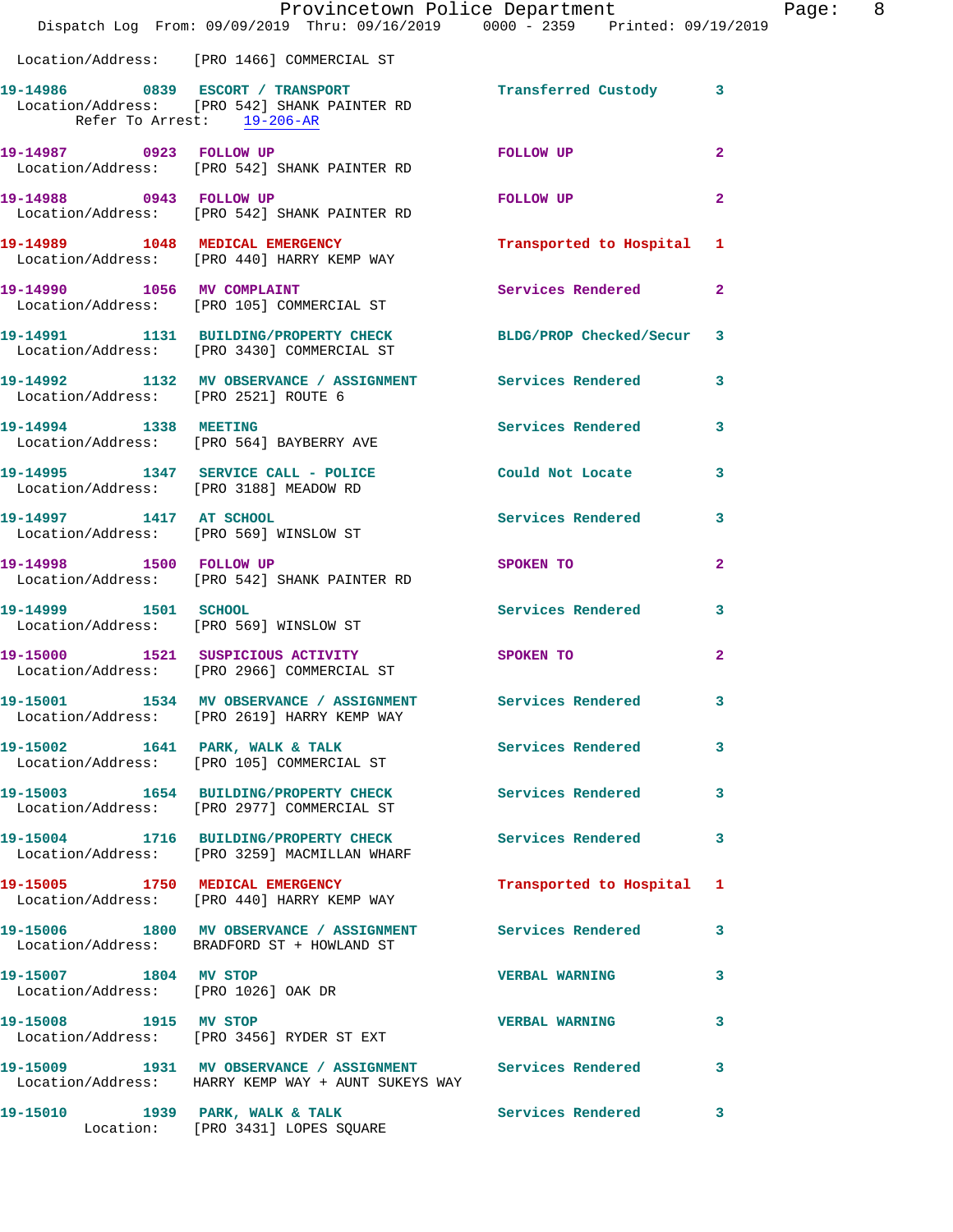Dispatch Log From: 09/09/2019 Thru: 09/16/2019 0000 - 2359 Printed: 09/19/2019

19-15011 1939 PARKING COMPLAINT **1989 Services Rendered** 3 Location/Address: [PRO 2500] COMMERCIAL ST **19-15012 1943 BUILDING/PROPERTY CHECK BLDG/PROP Checked/Secur 3**  Location/Address: [PRO 4084] COMMERCIAL ST **19-15013 1952 BAR CHECK Services Rendered 3**  Location/Address: [PRO 3443] COMMERCIAL ST **19-15014 2011 BAR CHECK Services Rendered 3**  Location/Address: [PRO 399] COMMERCIAL ST **19-15015 2013 BUILDING/PROPERTY CHECK Services Rendered 3**  Location/Address: [PRO 3287] ROUTE 6 **19-15016 2025 MV OBSERVANCE / ASSIGNMENT Services Rendered 3**  Location/Address: ROUTE 6 + SNAIL RD **19-15017 2025 MV STOP VERBAL WARNING 3**  Location/Address: ROUTE 6 **19-15018 2039 MV STOP VERBAL WARNING 3**  Location/Address: [PRO 521] ROUTE 6 **19-15020 2122 BUILDING/PROPERTY CHECK BLDG/PROP Checked/Secur 3**  Location/Address: [PRO 1952] COMMERCIAL ST **19-15021 2205 BUILDING/PROPERTY CHECK BLDG/PROP Checked/Secur 3**  Location/Address: [PRO 526] RYDER ST EXT **19-15022 2205 BUILDING/PROPERTY CHECK BLDG/PROP Checked/Secur 3**  Location/Address: [PRO 3259] MACMILLAN WHARF **19-15023 2230 BUILDING/PROPERTY CHECK Services Rendered 3**  Location/Address: [PRO 2540] RACE POINT RD **19-15024 2343 MV STOP VERBAL WARNING 3**  Location/Address: SNAIL RD **19-15025 2355 MV OBSERVANCE / ASSIGNMENT Services Rendered 3**  Location/Address: [PRO 3440] ROUTE 6 **19-15026 2356 MV STOP Citation / Warning Issu 3**  Location/Address: SNAIL RD

## **For Date: 09/13/2019 - Friday**

|                                   | 19-15027 0005 BUILDING/PROPERTY CHECK<br>Location/Address: [PRO 2490] PROVINCELANDS RD    | <b>Services Rendered</b> | $\mathbf{3}$   |
|-----------------------------------|-------------------------------------------------------------------------------------------|--------------------------|----------------|
| 19-15028 0052 SUSPICIOUS ACTIVITY | Location/Address: [PRO 2490] PROVINCELANDS RD                                             | <b>Services Rendered</b> | $\overline{2}$ |
|                                   | Location/Address: [PRO 433] RYDER ST EXT                                                  | <b>Services Rendered</b> | $\mathbf{3}$   |
|                                   | Location/Address: BRADFORD ST + HOWLAND ST                                                | <b>Services Rendered</b> | $\mathbf{3}$   |
|                                   | 19-15032 0128 MV OBSERVANCE / ASSIGNMENT<br>Location/Address: [PRO 3912] SHANK PAINTER RD | <b>Services Rendered</b> | $\mathbf{3}$   |
|                                   | Location/Address: BRADFORD ST + HOWLAND ST                                                | <b>Services Rendered</b> | $\mathbf{3}$   |
|                                   | Location/Address: [PRO 2489] BRADFORD ST                                                  |                          | 3              |
| 19-15034 0151                     | <b>LOST PROPERTY</b>                                                                      | Services Rendered        | 3              |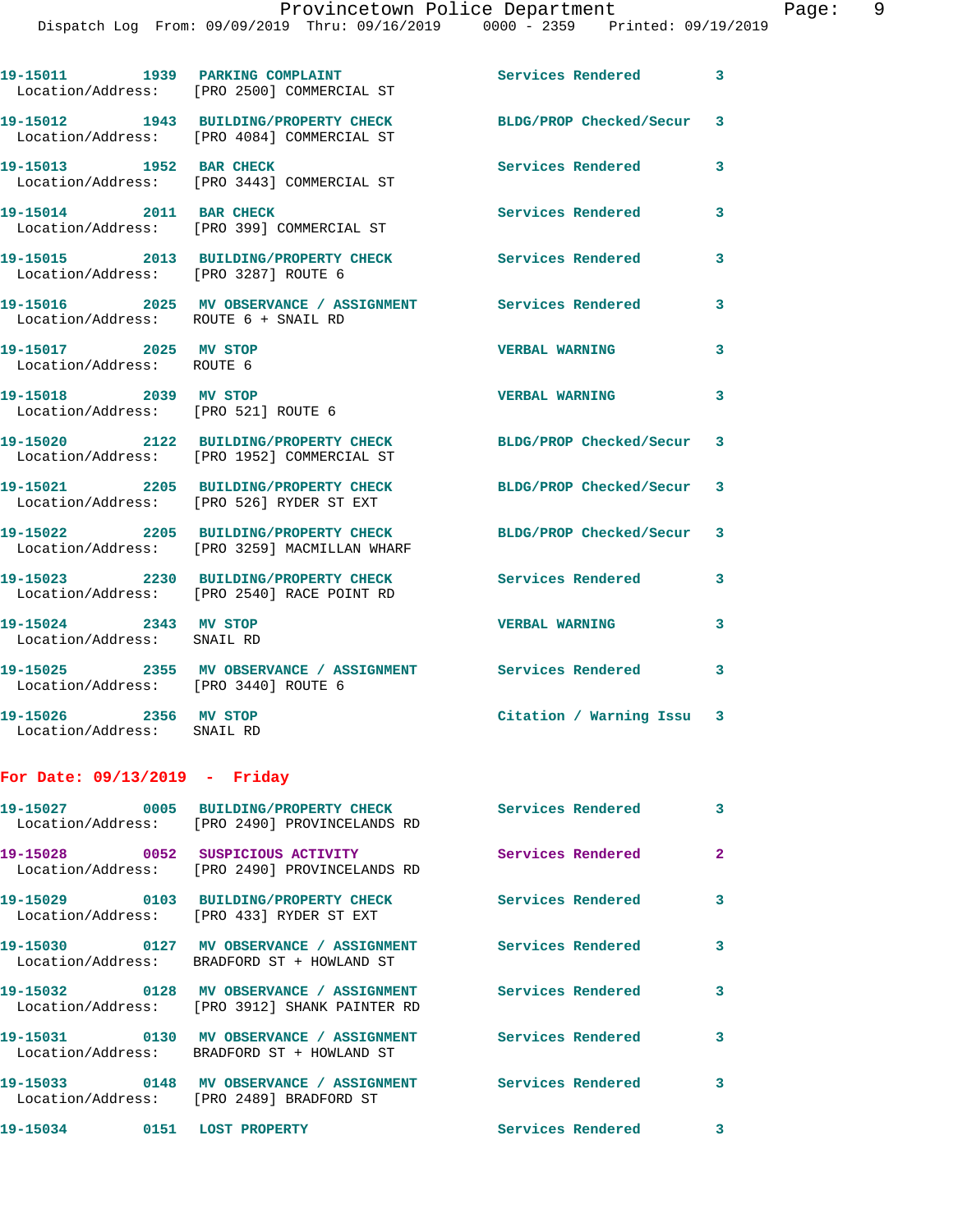|                                                               | Provincetown Police Department<br>Dispatch Log From: 09/09/2019 Thru: 09/16/2019 0000 - 2359 Printed: 09/19/2019 |                          |                |
|---------------------------------------------------------------|------------------------------------------------------------------------------------------------------------------|--------------------------|----------------|
|                                                               | Location/Address: [PRO 542] SHANK PAINTER RD                                                                     |                          |                |
|                                                               | 19-15035 0204 SERVICE CALL - POLICE Services Rendered<br>Location/Address: [PRO 447] JEROME SMITH RD             |                          | 3              |
| Location/Address: ROUTE 6 + SNAIL RD                          | 19-15036 0214 MV OBSERVANCE / ASSIGNMENT Services Rendered                                                       |                          | 3              |
| Location/Address: COMMERCIAL ST                               | 19-15037 0317 LARCENY / FORGERY / FRAUD Could Not Locate                                                         |                          | $\overline{a}$ |
| Location/Address: [PRO 413] CONWELL ST                        | 19-15038 0424 BUILDING/PROPERTY CHECK BLDG/PROP Checked/Secur                                                    |                          | 3              |
|                                                               | 19-15039 0555 SERVICE CALL - POLICE<br>Location/Address: [PRO 516] RACE POINT RD                                 | Services Rendered        | 3              |
| 19-15042 0816 AT SCHOOL                                       | Location/Address: [PRO 569] WINSLOW ST                                                                           | <b>Services Rendered</b> | 3              |
| 19-15043 0831 VANDALISM                                       | Location/Address: [PRO 106] COMMERCIAL ST                                                                        | Services Rendered        | 3              |
|                                                               | 19-15044 0857 PARK, WALK & TALK<br>Location/Address: [PRO 3405] COMMERCIAL ST                                    | Services Rendered        | 3              |
| 19-15046 1028 LOST CELLPHONE                                  | Location/Address: [PRO 2499] RACE POINT RD                                                                       | Services Rendered        | 3              |
|                                                               | 19-15047 1052 MV COMPLAINT<br>Location/Address: [PRO 2521] ROUTE 6                                               | Could Not Locate         | $\mathbf{2}$   |
|                                                               | 19-15048 1129 PARK, WALK & TALK<br>Location/Address: [PRO 537] SHANK PAINTER RD                                  | Services Rendered        | 3              |
| 19-15049 1206 PET PANTRY                                      | Location/Address: [PRO 3296] SHANK PAINTER RD                                                                    | <b>Services Rendered</b> | 3              |
| 19-15050 1313 PET PANTRY                                      | Location/Address: [PRO 1790] BRADFORD ST                                                                         | <b>Services Rendered</b> | 3              |
| 19-15051 1323 LOST EYEGLASSES                                 | Location/Address: [PRO 542] SHANK PAINTER RD                                                                     | Services Rendered        | 3              |
|                                                               | 19-15052 1403 MEDICAL EMERGENCY Services Rendered<br>Location/Address: [PRO 259] COMMERCIAL ST                   |                          | 1              |
|                                                               | 19-15053 1502 SERVICE CALL - POLICE CHERO Citation / Warning Issu<br>Location/Address: [PRO 569] WINSLOW ST      |                          | 3              |
|                                                               | 19-15055 1518 MV OBSERVANCE / ASSIGNMENT Services Rendered<br>Location/Address: AUNT SUKEYS WAY + HARRY KEMP WAY |                          | 3              |
| 19-15058 1532 MV STOP<br>Location/Address: [PRO 521] ROUTE 6  |                                                                                                                  | Citation / Warning Issu  | 3              |
| 19-15059 1532 MV STOP<br>Location/Address: COMMERCIAL ST      |                                                                                                                  | <b>VERBAL WARNING</b>    | 3              |
| 19-15060 1535 MV STOP<br>Location/Address: HOWLAND ST         |                                                                                                                  | <b>VERBAL WARNING</b>    | 3              |
| 19-15063 1552 MV STOP<br>Location/Address: ROUTE 6 + SNAIL RD |                                                                                                                  | No Action Required       | 3              |
|                                                               | 19-15064 1554 SUSPICIOUS ACTIVITY<br>Location/Address: [PRO 958] JEROME SMITH RD                                 | Services Rendered        | $\overline{a}$ |
|                                                               | 19-15069 1600 HARASSMENT / THREATS<br>Location/Address: [PRO 488] MAYFLOWER ST                                   | SPOKEN TO                | 3              |

Page: 10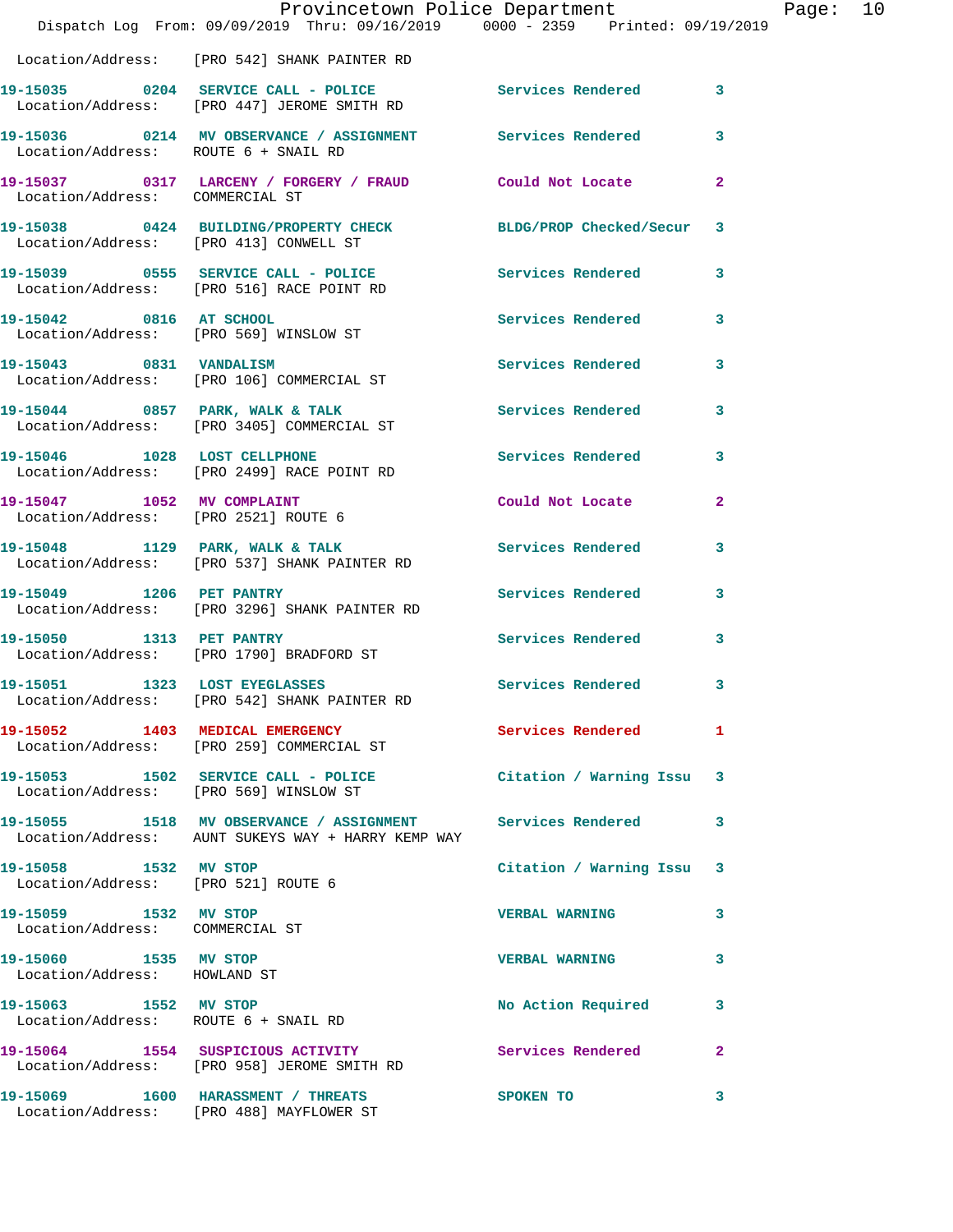|                                                                | Dispatch Log From: 09/09/2019 Thru: 09/16/2019 0000 - 2359 Printed: 09/19/2019                                | Provincetown Police Department |   | Page: 11 |  |
|----------------------------------------------------------------|---------------------------------------------------------------------------------------------------------------|--------------------------------|---|----------|--|
| 19-15066 1605 MV STOP<br>Location/Address: ROUTE 6             |                                                                                                               | Citation / Warning Issu 3      |   |          |  |
| 19-15067 1608 MV STOP<br>Location/Address: ROUTE 6             |                                                                                                               | Citation / Warning Issu 3      |   |          |  |
|                                                                | 19-15068 1622 MV STOP<br>Location/Address: [PRO 3670] SHANK PAINTER RD                                        | <b>VERBAL WARNING</b>          | 3 |          |  |
|                                                                | 19-15070 1711 LOST PROPERTY<br>Location/Address: [PRO 542] SHANK PAINTER RD                                   | Services Rendered              | 3 |          |  |
| Refer To Accident: 19-80-AC                                    | 19-15073 1721 MV COLLISION<br>Location/Address: SHANK PAINTER RD + ROUTE 6                                    | Services Rendered 1            |   |          |  |
|                                                                | 19-15072 1726 PARK, WALK & TALK 1998 Services Rendered<br>Location/Address: [PRO 105] COMMERCIAL ST           |                                | 3 |          |  |
| 19-15075 1730 MV STOP                                          | Location/Address: [PRO 3728] COMMERCIAL ST                                                                    | No Action Required 3           |   |          |  |
|                                                                | 19-15076 1734 MV STOP<br>Location/Address: [PRO 3728] COMMERCIAL ST                                           | Citation / Warning Issu 3      |   |          |  |
| 19-15077 1753 MV STOP                                          | Location/Address: [PRO 3728] COMMERCIAL ST                                                                    | Citation / Warning Issu 3      |   |          |  |
|                                                                | 19-15078 1850 MEDICAL EMERGENCY<br>Location/Address: [PRO 3222] ALDEN ST                                      | Transported to Hospital 1      |   |          |  |
|                                                                | 19-15079 1855 MEDICAL EMERGENCY<br>Location/Address: [PRO 4025] BRADFORD ST                                   | PATIENT REFUSAL                | 1 |          |  |
|                                                                | 19-15081 1906 COMPLAINT - GENERAL<br>Location/Address: [PRO 2483] COMMERCIAL ST                               | <b>SPOKEN TO</b>               | 3 |          |  |
| 19-15083 1932 MV STOP                                          | Location/Address: [PRO 1507] BRADFORD ST                                                                      | <b>VERBAL WARNING</b>          | 3 |          |  |
| Location/Address: BRADFORD ST                                  | 19-15085 1948 MV OBSERVANCE / ASSIGNMENT Services Rendered                                                    |                                | 3 |          |  |
| 19-15086 1953 MV STOP                                          | Location/Address: [PRO 2128] BRADFORD ST                                                                      | <b>VERBAL WARNING</b>          | 3 |          |  |
| Location/Address: COMMERCIAL ST                                | 19-15093 2057 NOISE COMPLAINT                                                                                 | SPOKEN TO                      | 3 |          |  |
| Location/Address: [PRO 16] BRADFORD ST                         | 19-15094 2101 DISTURBANCE - FIGHT / ARGUMENT Could Not Locate 1                                               |                                |   |          |  |
| Location/Address: [PRO 80] CARVER ST                           | 19-15095 2104 MEDICAL EMERGENCY                                                                               | Transported to Hospital 1      |   |          |  |
|                                                                | 19-15097 2147 BUILDING/PROPERTY CHECK BLDG/PROP Checked/Secur 3<br>Location/Address: [PRO 3033] COMMERCIAL ST |                                |   |          |  |
| 19-15098 2215 HAZARDS<br>Location/Address: [PRO 2513] ROUTE 6  |                                                                                                               | Could Not Locate               | 2 |          |  |
|                                                                | 19-15101 2346 MEDICAL EMERGENCY<br>Location/Address: [PRO 329] COMMERCIAL ST                                  | Transported to Hospital 1      |   |          |  |
|                                                                | 19-15100 2352 BUILDING/PROPERTY CHECK Services Rendered 3<br>Location/Address: [PRO 3259] MACMILLAN WHARF     |                                |   |          |  |
| 19-15102 2357 NOISE COMPLAINT<br>Location/Address: BRADFORD ST |                                                                                                               | SPOKEN TO                      | 3 |          |  |
|                                                                |                                                                                                               |                                |   |          |  |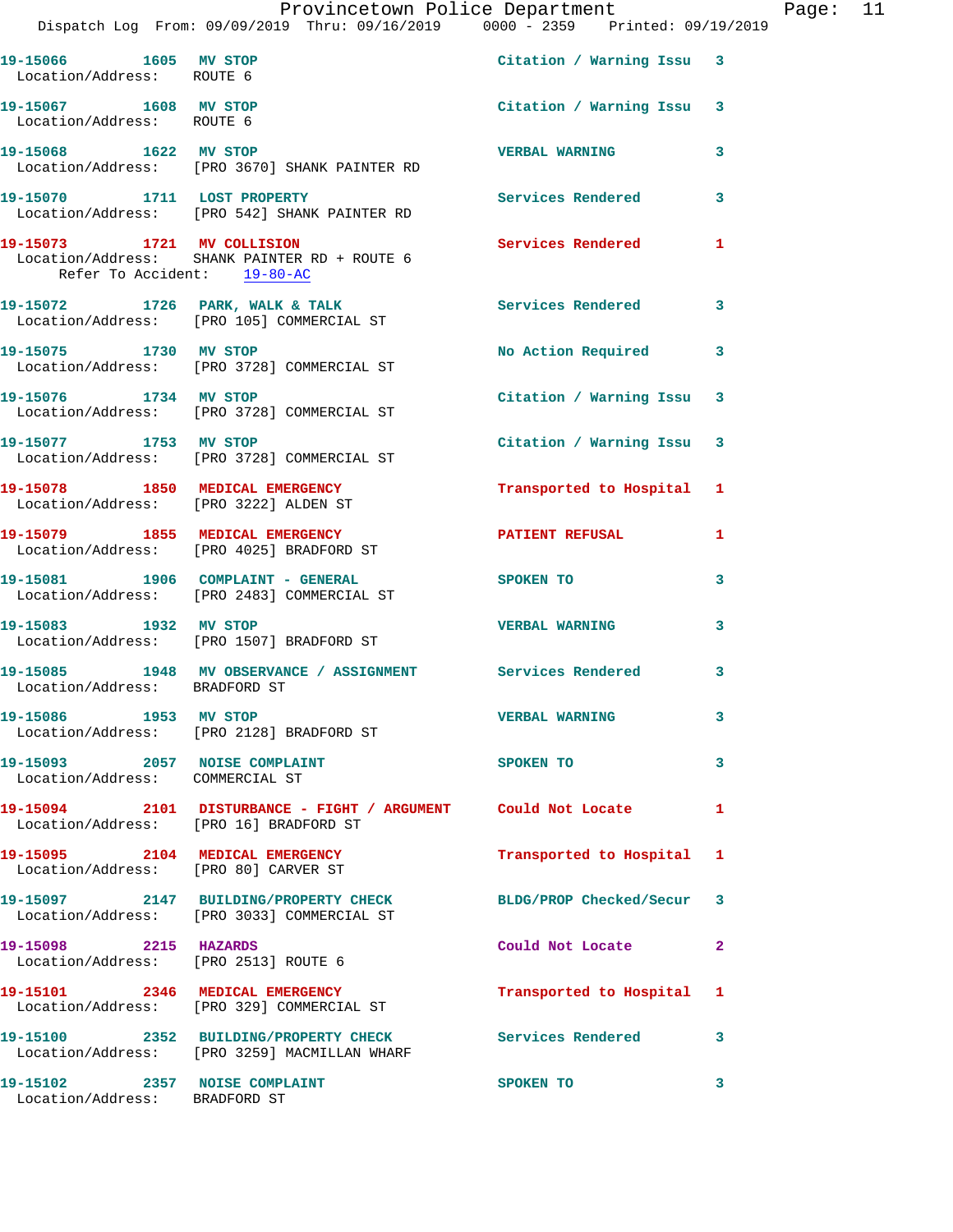|                                        | Provincetown Police Department<br>Dispatch Log From: 09/09/2019 Thru: 09/16/2019 0000 - 2359 Printed: 09/19/2019 |                                |   |
|----------------------------------------|------------------------------------------------------------------------------------------------------------------|--------------------------------|---|
| For Date: $09/14/2019$ - Saturday      |                                                                                                                  |                                |   |
|                                        | 19-15104 0020 PARK, WALK & TALK Services Rendered<br>Location/Address: [PRO 3870] COMMERCIAL ST                  |                                | 3 |
| 19-15105 0021 BAR CHECK                | Location/Address: [PRO 399] COMMERCIAL ST                                                                        | Services Rendered              | 3 |
| 19-15106 0027 BAR CHECK                | Location/Address: [PRO 3443] COMMERCIAL ST                                                                       | Services Rendered              | 3 |
|                                        | 19-15108 0034 BUILDING/PROPERTY CHECK<br>Location/Address: [PRO 1638] COMMERCIAL ST                              | <b>BLDG/PROP Checked/Secur</b> | 3 |
| Location/Address: ROUTE 6 + SNAIL RD   | 19-15107 0041 MV OBSERVANCE / ASSIGNMENT Services Rendered                                                       |                                | 3 |
|                                        | 19-15109 0043 911 - GENERAL<br>Location/Address: [PRO 57] BRADFORD ST                                            | SPOKEN TO                      | 1 |
|                                        | 19-15111 0103 BUILDING/PROPERTY CHECK BLDG/PROP Checked/Secur<br>Location/Address: [PRO 3033] COMMERCIAL ST      |                                | 3 |
| Location/Address: ROUTE 6 + SNAIL RD   | 19-15110 0104 MV OBSERVANCE / ASSIGNMENT Services Rendered                                                       |                                | 3 |
|                                        | 19-15112 0105 BUILDING/PROPERTY CHECK<br>Location/Address: [PRO 197] COMMERCIAL ST                               | BLDG/PROP Checked/Secur        | 3 |
|                                        | 19-15114 0108 BUILDING/PROPERTY CHECK BLDG/PROP Checked/Secur<br>Location/Address: [PRO 182] COMMERCIAL ST       |                                | 3 |
|                                        | 19-15115 0109 BUILDING/PROPERTY CHECK<br>Location/Address: [PRO 175] COMMERCIAL ST                               | BLDG/PROP Checked/Secur        | 3 |
|                                        | 19-15113 		 0113 MV OBSERVANCE / ASSIGNMENT Services Rendered<br>Location/Address: HOWLAND ST + BRADFORD ST      |                                | 3 |
|                                        | 19-15116 0143 BUILDING/PROPERTY CHECK<br>Location/Address: [PRO 1952] COMMERCIAL ST                              | BLDG/PROP Checked/Secur 3      |   |
|                                        | 19-15117 0202 MV OBSERVANCE / ASSIGNMENT<br>Location/Address: JEROME SMITH RD + SHANK PAINTER RD                 | <b>Services Rendered</b>       |   |
|                                        | 19-15118 0314 MEDICAL EMERGENCY<br>Location/Address: [PRO 246] COMMERCIAL ST                                     | Transported to Hospital        | 1 |
| Location/Address: ROUTE 6 + HOWLAND ST | 19-15119 0540 MV OBSERVANCE / ASSIGNMENT Services Rendered                                                       |                                | 3 |
|                                        | 19-15120 0559 FLIGHT COVERAGE<br>Location/Address: [PRO 516] RACE POINT RD                                       | Services Rendered              | 3 |
|                                        | 19-15121 0753 PARK, WALK & TALK<br>Location/Address: [PRO 3405] COMMERCIAL ST                                    | <b>Services Rendered</b>       | 3 |
|                                        | 19-15122 0831 BUILDING/PROPERTY CHECK<br>Location/Address: [PRO 2977] COMMERCIAL ST                              | Services Rendered              | 3 |
|                                        | 19-15124 0851 PARK, WALK & TALK<br>Location/Address: [PRO 175] COMMERCIAL ST                                     | Services Rendered              | 3 |
|                                        | 19-15125 0937 MEDICAL EMERGENCY<br>Location/Address: [PRO 440] HARRY KEMP WAY                                    | Transported to Hospital        | 1 |
| Location/Address: [PRO 3287] ROUTE 6   | 19-15126 1045 BUILDING/PROPERTY CHECK                                                                            | BLDG/PROP Checked/Secur        | 3 |
| 19-15127 1045 MV STOP                  |                                                                                                                  | Citation / Warning Issu 3      |   |

Location/Address: SHANK PAINTER RD + COURT ST

Page: 12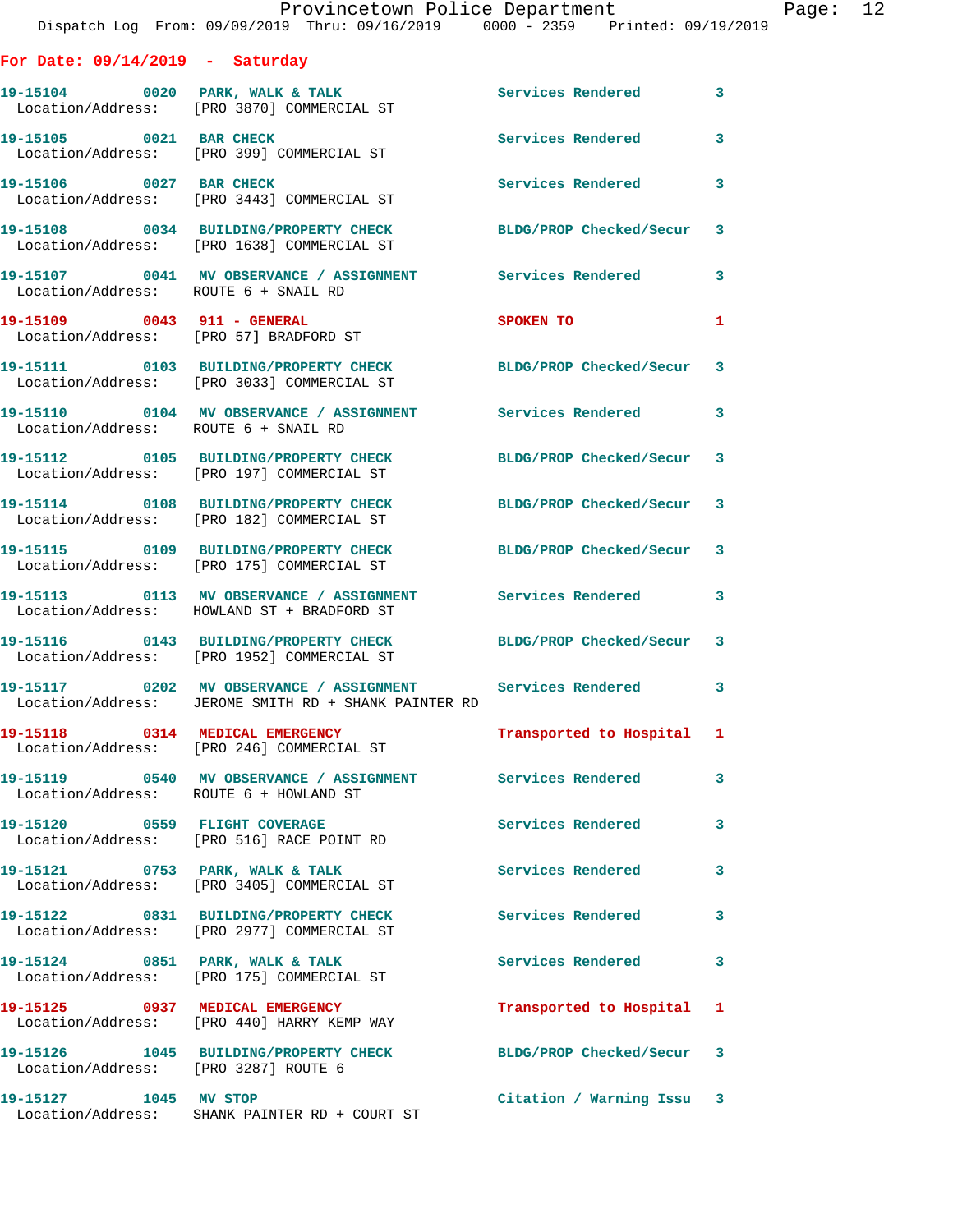| 19-15128 1047 PET PANTRY<br>Location/Address: [PRO 3296] SHANK PAINTER RD          | Services Rendered 3       |                                                                                                                                                                                                                                                                         |
|------------------------------------------------------------------------------------|---------------------------|-------------------------------------------------------------------------------------------------------------------------------------------------------------------------------------------------------------------------------------------------------------------------|
| 19-15129 1116 MV COMPLAINT<br>Location/Address: [PRO 1271] ALDEN ST                | Services Rendered         | $\mathbf{2}$                                                                                                                                                                                                                                                            |
| 19-15130 1124 SERVE WARRANT<br>Location/Address: [PRO 246] COMMERCIAL ST           |                           | 3                                                                                                                                                                                                                                                                       |
| 19-15131 1128 TRAFFIC CONTROL<br>Location/Address: [PRO 2577] BRADFORD ST          |                           | 3                                                                                                                                                                                                                                                                       |
| 19-15133 1149 PARK, WALK & TALK<br>Location/Address: [PRO 537] SHANK PAINTER RD    |                           | 3                                                                                                                                                                                                                                                                       |
| 19-15134 1204 COMPLAINT - GENERAL<br>Location/Address: [PRO 2348] COMMERCIAL ST    | Services Rendered         | 3                                                                                                                                                                                                                                                                       |
| 19-15135 1214 MEDICAL EMERGENCY<br>Location/Address: [PRO 3314] COMMERCIAL ST      | <b>PATIENT REFUSAL</b>    | $\mathbf{1}$                                                                                                                                                                                                                                                            |
| 19-15137 1227 MEDICAL EMERGENCY<br>Location/Address: [PRO 440] HARRY KEMP WAY      | Transported to Hospital 1 |                                                                                                                                                                                                                                                                         |
| 19-15140 1254 MV STOP<br>Location/Address: [PRO 542] SHANK PAINTER RD              | Citation / Warning Issu 3 |                                                                                                                                                                                                                                                                         |
| 19-15141 1304 MV STOP<br>Location/Address: [PRO 542] SHANK PAINTER RD              | Citation / Warning Issu 3 |                                                                                                                                                                                                                                                                         |
| 19-15142 1310 LOST BLACK IPHONE 8S<br>Location/Address: [PRO 542] SHANK PAINTER RD | Services Rendered         | $\mathbf{3}$                                                                                                                                                                                                                                                            |
| 19-15143 1403 MEDICAL EMERGENCY<br>Location/Address: [PRO 312] COMMERCIAL ST       | Transported to Hospital 1 |                                                                                                                                                                                                                                                                         |
| 19-15144 1542 MV OBSERVANCE / ASSIGNMENT<br>Location/Address: ROUTE 6 + SNAIL RD   |                           | 3                                                                                                                                                                                                                                                                       |
| 19-15145   1543   FOLLOW UP<br>Location/Address: [PRO 585] COMMERCIAL ST           |                           | $\mathbf{2}$                                                                                                                                                                                                                                                            |
| 19-15146 1618 MEDICAL EMERGENCY<br>Location/Address: [PRO 2940] NELSON AVE         |                           | 1                                                                                                                                                                                                                                                                       |
| 19-15147 1629 MV COLLISION<br>Location/Address: [PRO 269] COMMERCIAL ST            | Investigated              | $\mathbf{1}$                                                                                                                                                                                                                                                            |
| Location/Address: [PRO 569] WINSLOW ST                                             |                           |                                                                                                                                                                                                                                                                         |
| 19-15149 1725 ANIMAL CALL<br>Location/Address: [PRO 924] FRANKLIN ST               | SPOKEN TO                 | $\overline{2}$                                                                                                                                                                                                                                                          |
| 19-15151 1806 MEDICAL EMERGENCY<br>Location/Address: BRADFORD ST                   | No Action Required        | $\mathbf{1}$                                                                                                                                                                                                                                                            |
| 19-15152 1817 MEDICAL EMERGENCY<br>Location/Address: [PRO 1290] BRADFORD ST        | Transported to Hospital 1 |                                                                                                                                                                                                                                                                         |
| 19-15153 1906 BUILDING/PROPERTY CHECK<br>Location/Address: [PRO 3317] CEMETERY RD  |                           | 3                                                                                                                                                                                                                                                                       |
| 19-15154 1909 BUILDING/PROPERTY CHECK<br>Location/Address: [PRO 3318] CEMETERY RD  |                           | $\mathbf{3}$                                                                                                                                                                                                                                                            |
| 19-15155 1922 MV STOP<br>Location/Address: [PRO 2479] ROUTE 6                      | Citation / Warning Issu 3 |                                                                                                                                                                                                                                                                         |
| 19-15156 1935 MV STOP<br>Location/Address: [PRO 2513] ROUTE 6                      | <b>VERBAL WARNING</b>     | $\overline{\mathbf{3}}$                                                                                                                                                                                                                                                 |
|                                                                                    |                           | Could Not Locate<br><b>Services Rendered</b><br><b>Services Rendered</b><br>Services Rendered<br><b>Services Rendered</b><br><b>PATIENT REFUSAL</b><br>19-15148 1654 ASSIST DEPARTMENT / MUTUAL AID Referred to Other Agenc 3<br>Services Rendered<br>Services Rendered |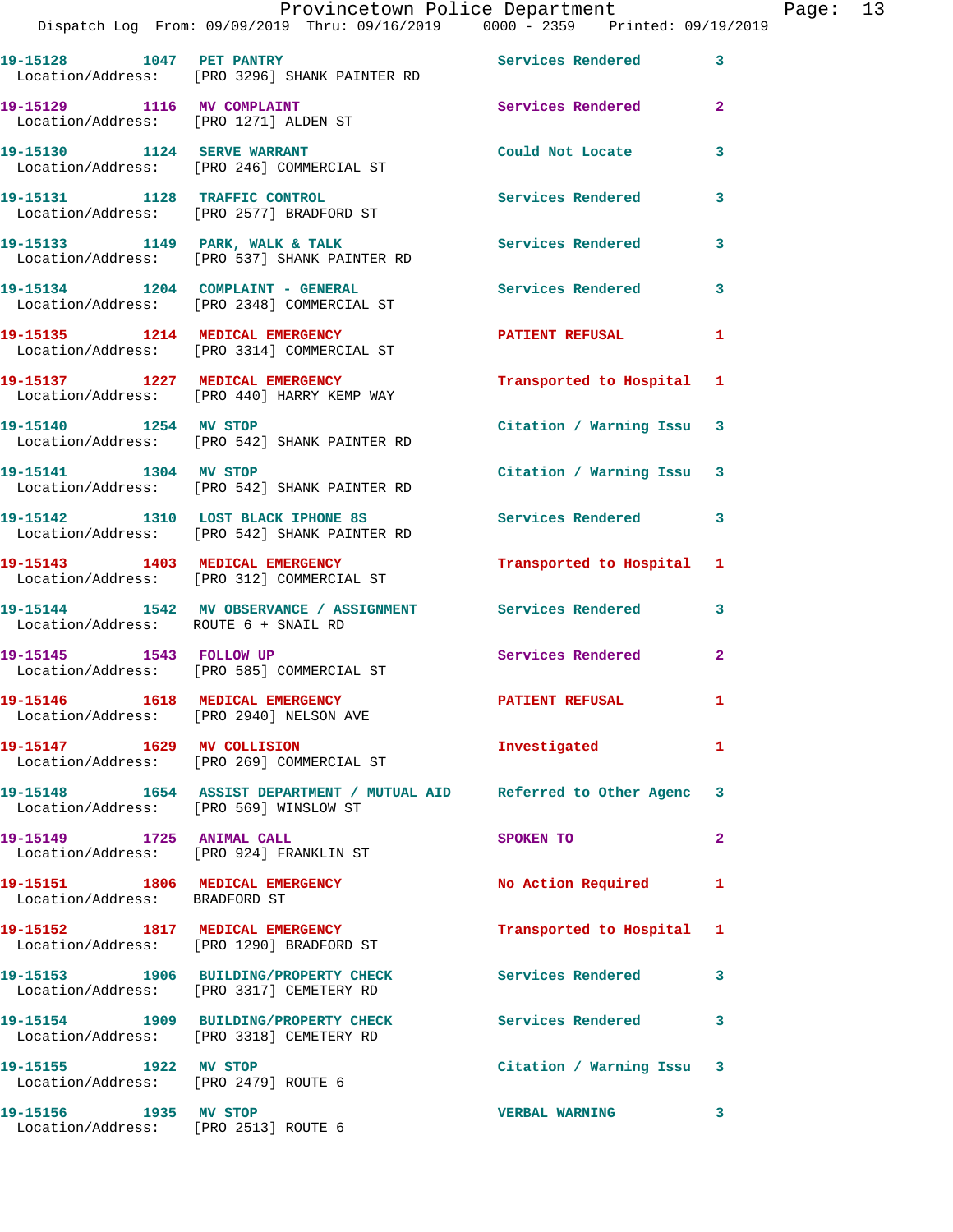| 19-15157 1950 ALARM - FIRE                                    | Location/Address: [PRO 506] PEARL ST                                                                      | False Alarm               | $\mathbf{1}$ |
|---------------------------------------------------------------|-----------------------------------------------------------------------------------------------------------|---------------------------|--------------|
|                                                               | 19-15159 2029 BUILDING/PROPERTY CHECK<br>Location/Address: [PRO 2483] COMMERCIAL ST                       | Services Rendered         | 3            |
| 19-15160 2029 MV STOP                                         | Location/Address: [PRO 106] COMMERCIAL ST                                                                 | Citation / Warning Issu 3 |              |
| 19-15162 2040 MV STOP                                         | Location/Address: [PRO 639] CENTER ST                                                                     | <b>VERBAL WARNING</b>     | 3            |
| Location/Address: [PRO 3287] ROUTE 6                          | 19-15161 2042 BUILDING/PROPERTY CHECK Services Rendered                                                   |                           | 3            |
|                                                               | 19-15163 2043 DISTURBANCE - FIGHT / ARGUMENT SPOKEN TO<br>Location/Address: [PRO 208] COMMERCIAL ST       |                           | 1            |
|                                                               | 19-15165 2113 BUILDING/PROPERTY CHECK<br>Location/Address: [PRO 564] BAYBERRY AVE                         | <b>Services Rendered</b>  | 3            |
| 19-15166 2130 MV STOP<br>Location/Address: [PRO 2521] ROUTE 6 |                                                                                                           | <b>VERBAL WARNING</b>     | 3            |
| 19-15167 2138 MV STOP                                         | Location/Address: CONWELL ST + HARRY KEMP WAY                                                             | <b>VERBAL WARNING</b>     | 3            |
| 19-15170 2154 NOISE COMPLAINT                                 | Location/Address: [PRO 14] BRADFORD ST                                                                    | SPOKEN TO                 | 3            |
|                                                               | 19-15168 2156 BUILDING/PROPERTY CHECK<br>Location/Address: [PRO 516] RACE POINT RD                        | Services Rendered         | 3            |
| Location/Address: [PRO 521] ROUTE 6                           | 19-15169 2200 BUILDING/PROPERTY CHECK                                                                     | BLDG/PROP Checked/Secur 3 |              |
| 19-15171 2208 MV STOP                                         | Location/Address: BRADFORD ST + SHANK PAINTER RD                                                          | <b>VERBAL WARNING</b>     | 3            |
|                                                               | 19-15173 2357 BUILDING/PROPERTY CHECK Services Rendered 3<br>Location/Address: [PRO 3259] MACMILLAN WHARF |                           |              |
| For Date: $09/15/2019$ - Sunday                               |                                                                                                           |                           |              |
|                                                               | 19-15174 0003 MV OBSERVANCE / ASSIGNMENT<br>Location/Address: HOWLAND ST + BRADFORD ST                    | Services Rendered         | 3            |
| 19-15175 0010 MV STOP                                         | Location/Address: BRADFORD ST + SCHOOL ST                                                                 | No Action Required        | 3            |
| 19-15178 0019 MV STOP                                         | Location/Address: [PRO 606] CONWELL ST                                                                    | <b>VERBAL WARNING</b>     | 3            |
| 19-15177 0021 PARK, WALK & TALK                               | Location/Address: [PRO 3870] COMMERCIAL ST                                                                | Services Rendered         | 3            |
|                                                               |                                                                                                           |                           |              |

**19-15176 0022 MV OBSERVANCE / ASSIGNMENT Services Rendered 3**  Location/Address: BRADFORD ST + RYDER ST 19-15179 0025 BAR CHECK Services Rendered 3 Location/Address: [PRO 399] COMMERCIAL ST

**19-15181 0034 BUILDING/PROPERTY CHECK BLDG/PROP Checked/Secur 3**  Location/Address: [PRO 1952] COMMERCIAL ST **19-15180 0037 BAR CHECK Services Rendered 3**  Location/Address: [PRO 3443] COMMERCIAL ST **19-15182 0159 SUSPICIOUS ACTIVITY No Action Required 2**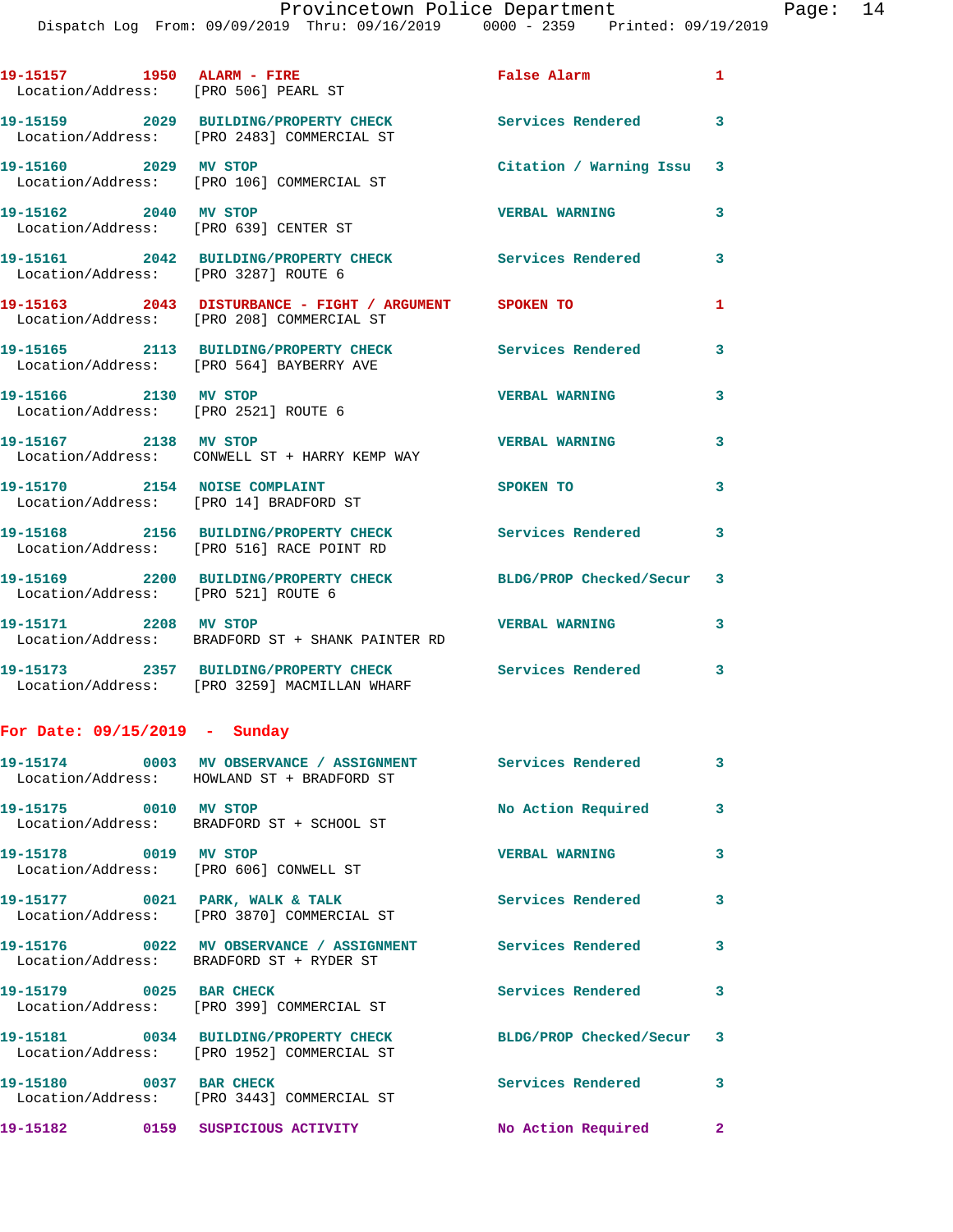|                                                                    | Dispatch Log From: 09/09/2019 Thru: 09/16/2019 0000 - 2359 Printed: 09/19/2019                               | Provincetown Police Department          | Page: 15                |
|--------------------------------------------------------------------|--------------------------------------------------------------------------------------------------------------|-----------------------------------------|-------------------------|
|                                                                    | Location/Address: [PRO 2206] PILGRIMS LANDING                                                                |                                         |                         |
|                                                                    | 19-15183 0202 NOISE COMPLAINT SPOKEN TO<br>Location/Address: [PRO 2598] BRADFORD ST EXT                      |                                         | $\mathbf{3}$            |
|                                                                    | 19-15184 0215 MV STOP<br>Location/Address: [PRO 3099] SHANK PAINTER RD                                       | <b>VERBAL WARNING</b>                   | $\overline{\mathbf{3}}$ |
| Location/Address: ROUTE 6 + SNAIL RD                               | 19-15185 0232 MV OBSERVANCE / ASSIGNMENT No Action Required 3                                                |                                         |                         |
|                                                                    | 19-15187 0232 NOISE COMPLAINT<br>Location/Address: [PRO 2598] BRADFORD ST EXT                                | SPOKEN TO DESCRIPTION OF REAL PROPERTY. | $\mathbf{3}$            |
|                                                                    |                                                                                                              |                                         |                         |
|                                                                    | 19-15188 0243 ASSIST DEPARTMENT / MUTUAL AID Referred to Other Agenc 3<br>Location/Address: [OT] JEROME AVE  |                                         |                         |
|                                                                    | 19-15190 0339 MEDICAL EMERGENCY<br>Location/Address: [PRO 2097] CAPTAIN BERTIES WAY                          | Transported to Hospital 1               |                         |
|                                                                    | 19-15191 0537 MV OBSERVANCE / ASSIGNMENT Services Rendered 3<br>Location/Address: ROUTE 6 + SHANK PAINTER RD |                                         |                         |
|                                                                    | 19-15192 0616 BUILDING/PROPERTY CHECK Services Rendered 3<br>Location/Address: [PRO 3259] MACMILLAN WHARF    |                                         |                         |
|                                                                    | 19-15193 0730 SERVICE CALL - POLICE Services Rendered 3<br>Location/Address: [PRO 516] RACE POINT RD         |                                         |                         |
| Location/Address: COMMERCIAL ST                                    |                                                                                                              |                                         | $\mathbf{1}$            |
|                                                                    | 19-15196 0945 LOST PROPERTY<br>Location/Address: [PRO 542] SHANK PAINTER RD                                  | Services Rendered 3                     |                         |
|                                                                    | 19-15197 1005 MEDICAL EMERGENCY<br>Location/Address: [PRO 2605] COMMERCIAL ST                                | Transported to Hospital 1               |                         |
| 19-15198 1032 MEDICAL EMERGENCY<br>Location/Address: COMMERCIAL ST |                                                                                                              | Transported to Hospital 1               |                         |
|                                                                    | 19-15201 1055 MEDICAL EMERGENCY<br>Location/Address: [PRO 440] HARRY KEMP WAY                                | Transported to Hospital 1               |                         |
|                                                                    | 19-15202 1107 MV COMPLAINT<br>Location/Address: [PRO 1221] PROVINCELANDS RD                                  | Referred to Other Agenc 2               |                         |
|                                                                    | 19-15203 1126 ALARM - GENERAL<br>Location/Address: [PRO 105] COMMERCIAL ST                                   | No Action Required                      | 1                       |
|                                                                    | 19-15204 1208 LOST PROPERTY<br>Location/Address: [PRO 542] SHANK PAINTER RD                                  | Services Rendered                       | $\mathbf{3}$            |
|                                                                    | 19-15205 1216 SERVICE CALL - POLICE<br>Location/Address: [PRO 516] RACE POINT RD                             | <b>Services Rendered</b>                | $\mathbf{3}$            |
|                                                                    | 19-15207 1241 ASSIST CITIZEN<br>Location/Address: [PRO 2262] COMMERCIAL ST                                   | SPOKEN TO                               | $\mathbf{3}$            |
|                                                                    | 19-15208 1253 BIKE - ACCIDENT<br>Location/Address: CARVER ST + COMMERCIAL ST<br>Refer To Accident: 19-81-AC  | Services Rendered                       | 1                       |
|                                                                    | 19-15209 1256 LARCENY / FORGERY / FRAUD<br>Location/Address: [PRO 132] COMMERCIAL ST                         | SPOKEN TO DESCRIPTION OF REAL PROPERTY. | $\overline{2}$          |
|                                                                    | 19-15210 1431 LOST PROPERTY<br>Location/Address: [PRO 542] SHANK PAINTER RD                                  | Services Rendered 3                     |                         |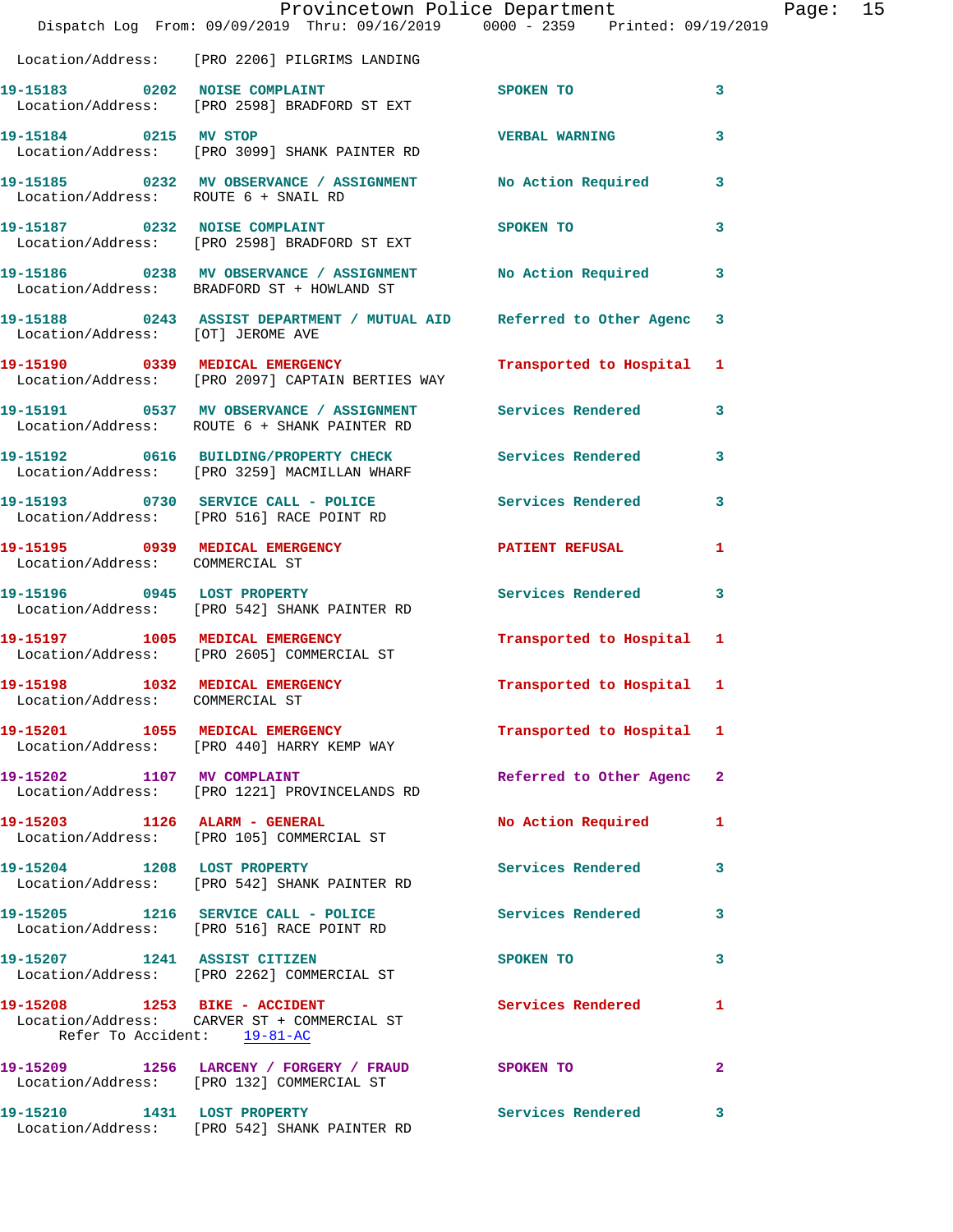| 19-15211 1451 ANIMAL CALL                                     | Location/Address: [PRO 3222] ALDEN ST                                                                 | No Action Required        | $\mathbf{2}$   |
|---------------------------------------------------------------|-------------------------------------------------------------------------------------------------------|---------------------------|----------------|
|                                                               | 19-15212 1457 MEDICAL EMERGENCY<br>Location/Address: [PRO 3256] COMMERCIAL ST                         | <b>Services Rendered</b>  | 1              |
|                                                               | 19-15213 1500 HARASSMENT / THREATS<br>Location/Address: [PRO 3670] SHANK PAINTER RD                   | Services Rendered         | $\overline{2}$ |
| Location/Address: ROUTE 6 + CONWELL ST                        | 19-15216 1548 SUSPICIOUS ACTIVITY                                                                     | SPOKEN TO                 | $\mathbf{2}$   |
| 19-15219 1603 MV STOP                                         | Location/Address: ROUTE 6 + SNAIL RD                                                                  | <b>VERBAL WARNING</b>     | 3              |
| 19-15224 1726 MV STOP                                         | Location/Address: [PRO 3166] SHANK PAINTER RD                                                         | <b>VERBAL WARNING</b>     | 3              |
| 19-15227 1819 MV STOP                                         | Location/Address: [PRO 2479] ROUTE 6                                                                  | <b>VERBAL WARNING</b>     | 3              |
| Location/Address: [PRO 3440] ROUTE 6                          | 19-15228 1919 MV OBSERVANCE / ASSIGNMENT Services Rendered                                            |                           | 3              |
| 19-15230 1931 HAZARDS<br>Location/Address: [PRO 2513] ROUTE 6 |                                                                                                       | <b>GONE ON ARRIVAL</b>    | $\mathbf{2}$   |
|                                                               | 19-15231 1958 MV OBSERVANCE / ASSIGNMENT VERBAL WARNING<br>Location/Address: BRADFORD ST + CENTRAL ST |                           | 3              |
| 19-15232 2002 MV STOP                                         | Location/Address: COURT ST + BRADFORD ST                                                              | <b>VERBAL WARNING</b>     | 3              |
|                                                               | 19-15234 2010 PARK, WALK & TALK<br>Location/Address: [PRO 105] COMMERCIAL ST                          | <b>Services Rendered</b>  | 3              |
| 19-15235 2013 MV STOP                                         | Location/Address: COURT ST + SHANK PAINTER RD                                                         | <b>VERBAL WARNING</b>     | 3              |
| 19-15236 2034 BAR CHECK                                       | Location/Address: [PRO 399] COMMERCIAL ST                                                             | Services Rendered 3       |                |
| 19-15237 2037 BAR CHECK                                       | Location/Address: [PRO 272] COMMERCIAL ST                                                             | Services Rendered         | 3              |
| 19-15239 2042 BAR CHECK                                       | Location/Address: [PRO 3443] COMMERCIAL ST                                                            | <b>Services Rendered</b>  | 3              |
|                                                               | 19-15238 2046 PARK, WALK & TALK<br>Location/Address: [PRO 105] COMMERCIAL ST                          | Services Rendered 3       |                |
|                                                               | 19-15240 2053 911 - GENERAL<br>Location/Address: [PRO 1837] COMMERCIAL ST                             | Could Not Locate          | $\mathbf{1}$   |
|                                                               | 19-15241 2112 BUILDING/PROPERTY CHECK<br>Location/Address: [PRO 526] RYDER ST EXT                     | BLDG/PROP Checked/Secur 3 |                |
|                                                               | 19-15242 2113 BUILDING/PROPERTY CHECK<br>Location/Address: [PRO 3259] MACMILLAN WHARF                 | BLDG/PROP Checked/Secur 3 |                |
| 19-15244 2137 MV STOP                                         | Location/Address: [PRO 49] BRADFORD ST                                                                | <b>VERBAL WARNING</b>     | 3              |
|                                                               | 19-15243 2140 BUILDING/PROPERTY CHECK<br>Location/Address: [PRO 2483] COMMERCIAL ST                   | <b>Services Rendered</b>  | 3              |
| 19-15245 2142 MV STOP                                         | Location/Address: [PRO 2577] BRADFORD ST                                                              | <b>VERBAL WARNING</b>     | 3              |
|                                                               | 19-15246 2233 BUILDING/PROPERTY CHECK                                                                 | BLDG/PROP Checked/Secur 3 |                |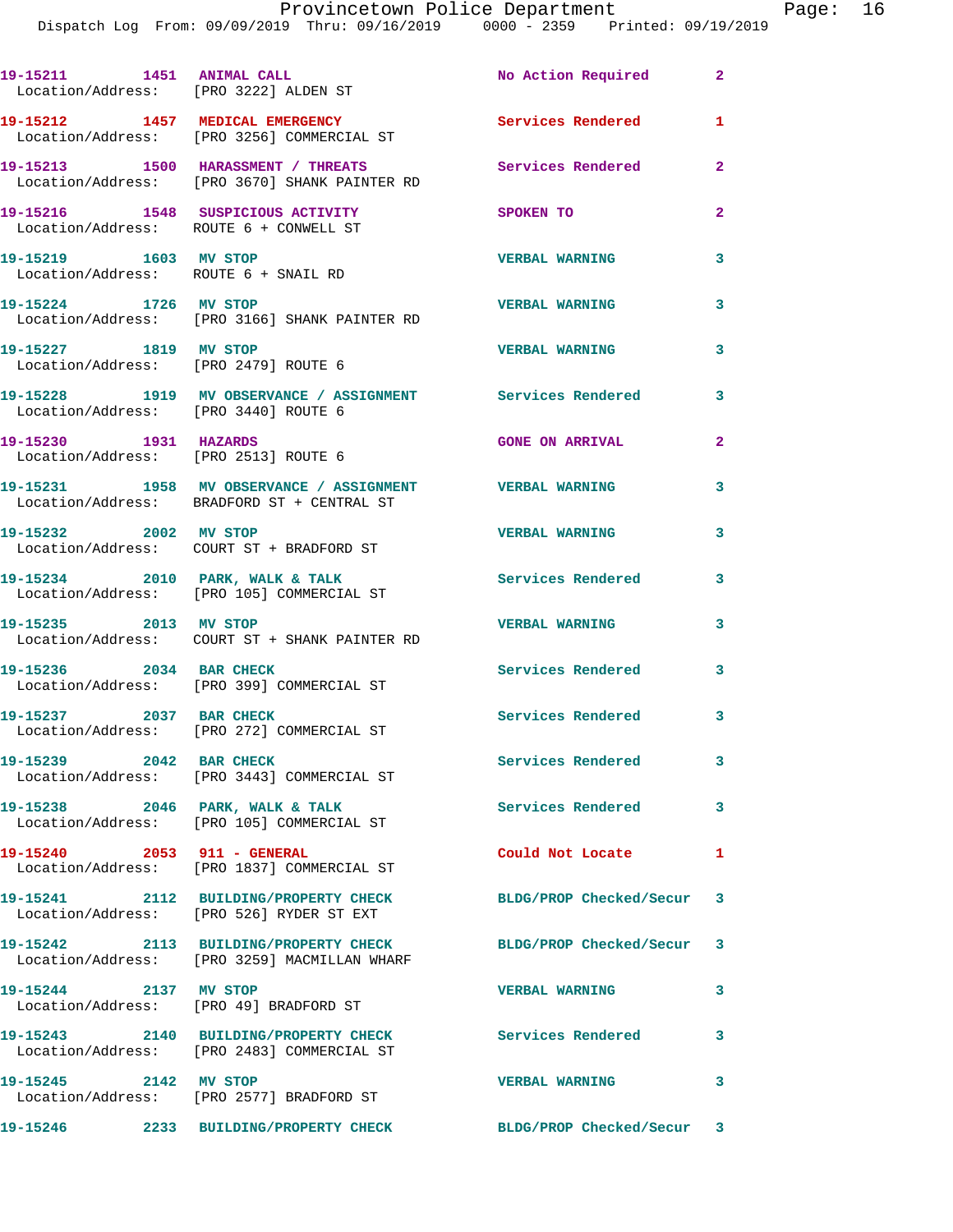|                                                          | Dispatch Log From: 09/09/2019 Thru: 09/16/2019 0000 - 2359 Printed: 09/19/2019                                   | Provincetown Police Department | Page: 17       |  |
|----------------------------------------------------------|------------------------------------------------------------------------------------------------------------------|--------------------------------|----------------|--|
|                                                          | Location/Address: [PRO 433] RYDER ST EXT                                                                         |                                |                |  |
|                                                          | 19-15247 2253 NOISE COMPLAINT<br>Location/Address: [PRO 116] COMMERCIAL ST                                       | Services Rendered 3            |                |  |
|                                                          | 19-15248 2255 ANIMAL CALL<br>Location/Address: [PRO 1665] CONWELL ST                                             | Services Rendered 2            |                |  |
|                                                          | 19-15250 2300 911 - GENERAL<br>Location/Address: [PRO 1837] COMMERCIAL ST                                        | Services Rendered 1            | $\overline{2}$ |  |
| For Date: $09/16/2019$ - Monday                          |                                                                                                                  |                                |                |  |
|                                                          | 19-15251 0001 BAR CHECK<br>Location/Address: [PRO 2832] COMMERCIAL ST                                            | Services Rendered 3            |                |  |
| Location/Address: OLD COLONY WAY                         | 19-15252 0006 MEDICAL EMERGENCY Transported to Hospital 1                                                        |                                |                |  |
|                                                          | 19-15255 0045 BAR CHECK<br>Location/Address: [PRO 399] COMMERCIAL ST                                             | Services Rendered 3            |                |  |
|                                                          | 19-15256 0046 BAR CHECK<br>Location/Address: [PRO 272] COMMERCIAL ST                                             | Services Rendered 3            |                |  |
|                                                          | 19-15257 0101 MV OBSERVANCE / ASSIGNMENT Services Rendered 3<br>Location/Address: BRADFORD ST + HOWLAND ST       |                                |                |  |
|                                                          | 19-15258 0101 MV STOP<br>Location/Address: [PRO 1520] BRADFORD ST                                                | VERBAL WARNING 3               |                |  |
|                                                          | 19-15259 0108 BUILDING/PROPERTY CHECK BLDG/PROP Checked/Secur 3<br>Location/Address: [PRO 197] COMMERCIAL ST     |                                |                |  |
|                                                          | 19-15260 0110 MV OBSERVANCE / ASSIGNMENT Services Rendered 3<br>Location/Address: CONWELL ST + HARRY KEMP WAY    |                                |                |  |
|                                                          | 19-15261 0219 BUILDING/PROPERTY CHECK BLDG/PROP Checked/Secur 3<br>Location/Address: [PRO 440] HARRY KEMP WAY    |                                |                |  |
|                                                          | 19-15262 0224 MV OBSERVANCE / ASSIGNMENT Services Rendered 3<br>Location/Address: BRADFORD ST + SHANK PAINTER RD |                                |                |  |
|                                                          | 19-15263 0235 BUILDING/PROPERTY CHECK Services Rendered 3<br>Location/Address: [PRO 3259] MACMILLAN WHARF        |                                |                |  |
|                                                          | 19-15264 0412 BUILDING/PROPERTY CHECK BLDG/PROP Checked/Secur 3<br>Location/Address: [PRO 1778] SHANK PAINTER RD |                                |                |  |
|                                                          | 19-15265 0415 BUILDING/PROPERTY CHECK BLDG/PROP Checked/Secur 3<br>Location/Address: [PRO 545] SHANK PAINTER RD  |                                |                |  |
|                                                          | 19-15266 0507 MV OBSERVANCE / ASSIGNMENT Services Rendered 3<br>Location/Address: SHANK PAINTER RD + ROUTE 6     |                                |                |  |
|                                                          | 19-15267 0557 FLIGHT COVERAGE<br>Location/Address: [PRO 516] RACE POINT RD                                       | Services Rendered 3            |                |  |
|                                                          | 19-15268 0602 BUILDING/PROPERTY CHECK Services Rendered 3<br>Location/Address: [PRO 444] HIGH POLE HILL          |                                |                |  |
|                                                          | 19-15269 0733 BUILDING/PROPERTY CHECK<br>Location/Address: [PRO 2483] COMMERCIAL ST                              | Services Rendered 3            |                |  |
| 19-15273 0749 MV STOP<br>Location/Address: [WEL] ROUTE 6 |                                                                                                                  | Citation / Warning Issu 3      |                |  |
| 19-15275 0815 AT SCHOOL                                  | Location/Address: [PRO 569] WINSLOW ST                                                                           | Services Rendered 3            |                |  |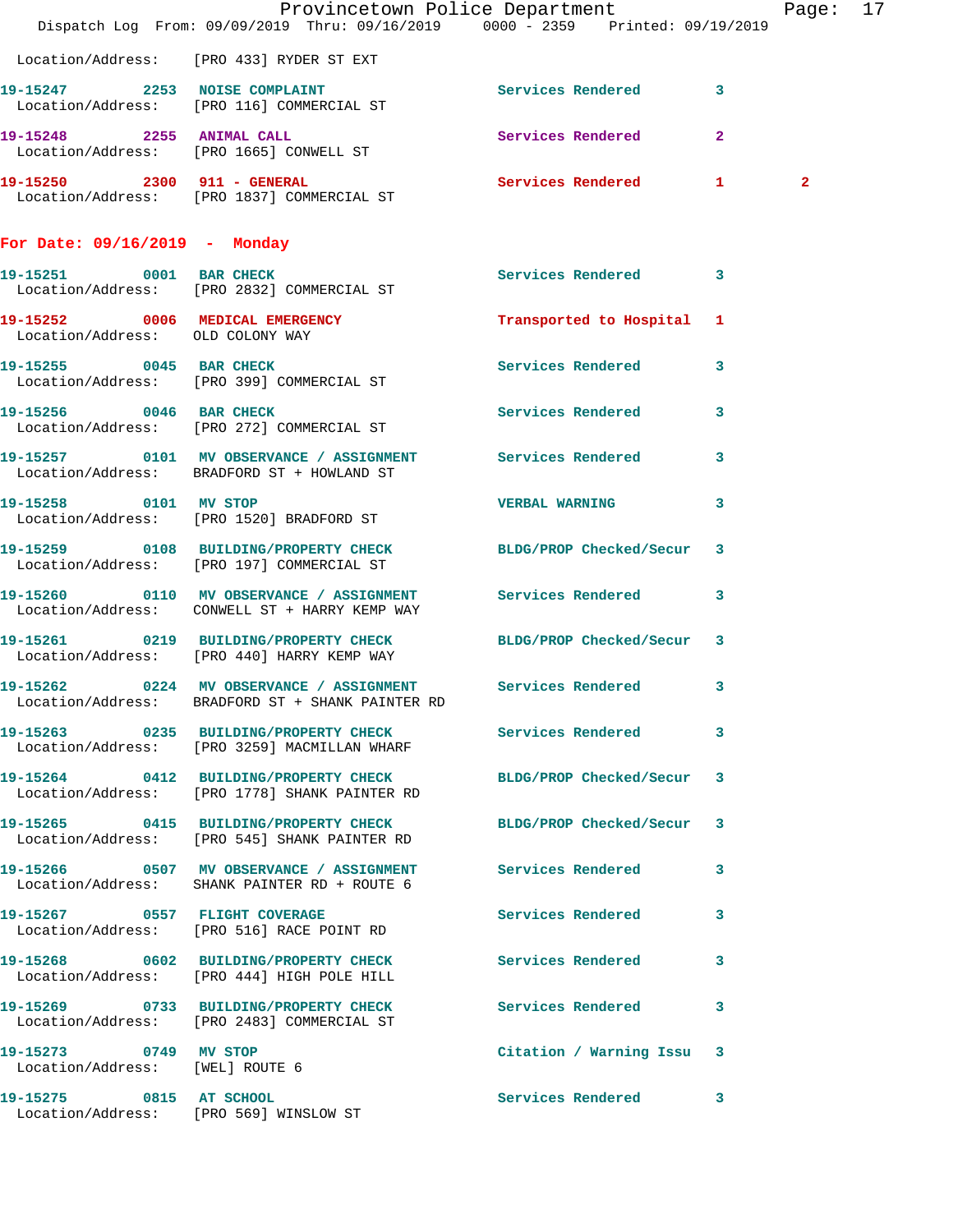|                                                                 | Provincetown Police Department Fage: 18<br>Dispatch Log From: 09/09/2019 Thru: 09/16/2019 0000 - 2359 Printed: 09/19/2019 |                           |                |  |
|-----------------------------------------------------------------|---------------------------------------------------------------------------------------------------------------------------|---------------------------|----------------|--|
| Location/Address: [WEL] ROUTE 6                                 | 19-15276 0816 MV STOP                                                                                                     | Citation / Warning Issu 3 |                |  |
| Location/Address: [WEL] ROUTE 6                                 | 19-15278 0829 MV STOP                                                                                                     | Citation / Warning Issu 3 |                |  |
|                                                                 | 19-15280 0849 BIKE - GENERAL<br>Location/Address: [PRO 2539] RYDER ST EXT                                                 | No Action Required 2      |                |  |
|                                                                 | 19-15282     0909   TRAFFIC CONTROL<br>Location/Address:   [PRO 3296] SHANK PAINTER RD                                    | Services Rendered         | $\mathbf{3}$   |  |
|                                                                 | 19-15283 0917 GENERAL INFO<br>Location/Address: [PRO 542] SHANK PAINTER RD                                                | Services Rendered 3       |                |  |
|                                                                 | 19-15288 1015 TRAFFIC CONTROL<br>Location/Address: [PRO 308] COMMERCIAL ST                                                | SPOKEN TO                 | 3              |  |
|                                                                 | 19-15290 1029 MV COMPLAINT<br>Location/Address: CENTRAL ST + COMMERCIAL ST                                                | <b>SPOKEN TO</b>          | $\overline{a}$ |  |
|                                                                 | 19-15291 1033 LOST PROPERTY<br>Location/Address: [PRO 1759] COMMERCIAL ST                                                 | Services Rendered         | 3              |  |
|                                                                 | 19-15292 1047 MV OBSERVANCE / ASSIGNMENT Services Rendered 3<br>Location/Address: HARRY KEMP WAY + HOWLAND ST             |                           |                |  |
| Location/Address: ROUTE 6 + SNAIL RD                            | 19-15293 1053 MV STOP                                                                                                     | <b>VERBAL WARNING</b>     | 3              |  |
|                                                                 | 19-15295 1209 LOST PROPERTY<br>Location/Address: [PRO 542] SHANK PAINTER RD                                               | Services Rendered 3       |                |  |
| Refer To Accident: 19-82-AC                                     | 19-15296 1220 MV HIT & RUN<br>Location/Address: [PRO 339] COMMERCIAL ST                                                   | SPOKEN TO                 | $\mathbf{2}$   |  |
| Location/Address: [PRO 1270] ALDEN ST                           | 19-15297 1242 LARCENY / FORGERY / FRAUD SPOKEN TO                                                                         |                           | $\mathbf{2}$   |  |
|                                                                 | 19-15298 1302 MEDICAL EMERGENCY<br>Location/Address: [PRO 3145] RACE POINT RD                                             | Transported to Hospital 1 |                |  |
| 19-15299 1350 FOLLOW UP<br>Refer To Accident: 19-82-AC          | Location/Address: [PRO 339] COMMERCIAL ST                                                                                 | Services Rendered         | $\mathbf{2}$   |  |
| 19-15300 1353 BIKE - GENERAL<br>Location/Address: COMMERCIAL ST |                                                                                                                           | Services Rendered         | 2              |  |
|                                                                 | 19-15302 1456 AT SCHOOL<br>Location/Address: [PRO 569] WINSLOW ST                                                         | Services Rendered         | 3              |  |
|                                                                 | 19-15305 1645 PARK, WALK & TALK<br>Location/Address: [PRO 105] COMMERCIAL ST                                              | <b>Services Rendered</b>  | 3              |  |
| 19-15306 1654 MV STOP                                           | Location/Address: [PRO 3873] CONWELL ST                                                                                   | <b>VERBAL WARNING</b>     | 3              |  |
|                                                                 | 19-15307 1713 SERVICE CALL - POLICE<br>Location/Address: [PRO 285] COMMERCIAL ST                                          | Services Rendered         | 3              |  |
| 19-15308 1802 MV STOP<br>Location/Address: [PRO 2479] ROUTE 6   |                                                                                                                           | <b>VERBAL WARNING</b>     | 3              |  |
| 19-15310 1943 MV STOP<br>Location/Address: [PRO 2513] ROUTE 6   |                                                                                                                           | No Action Required 3      |                |  |
|                                                                 |                                                                                                                           |                           |                |  |

Location/Address: BRADFORD ST